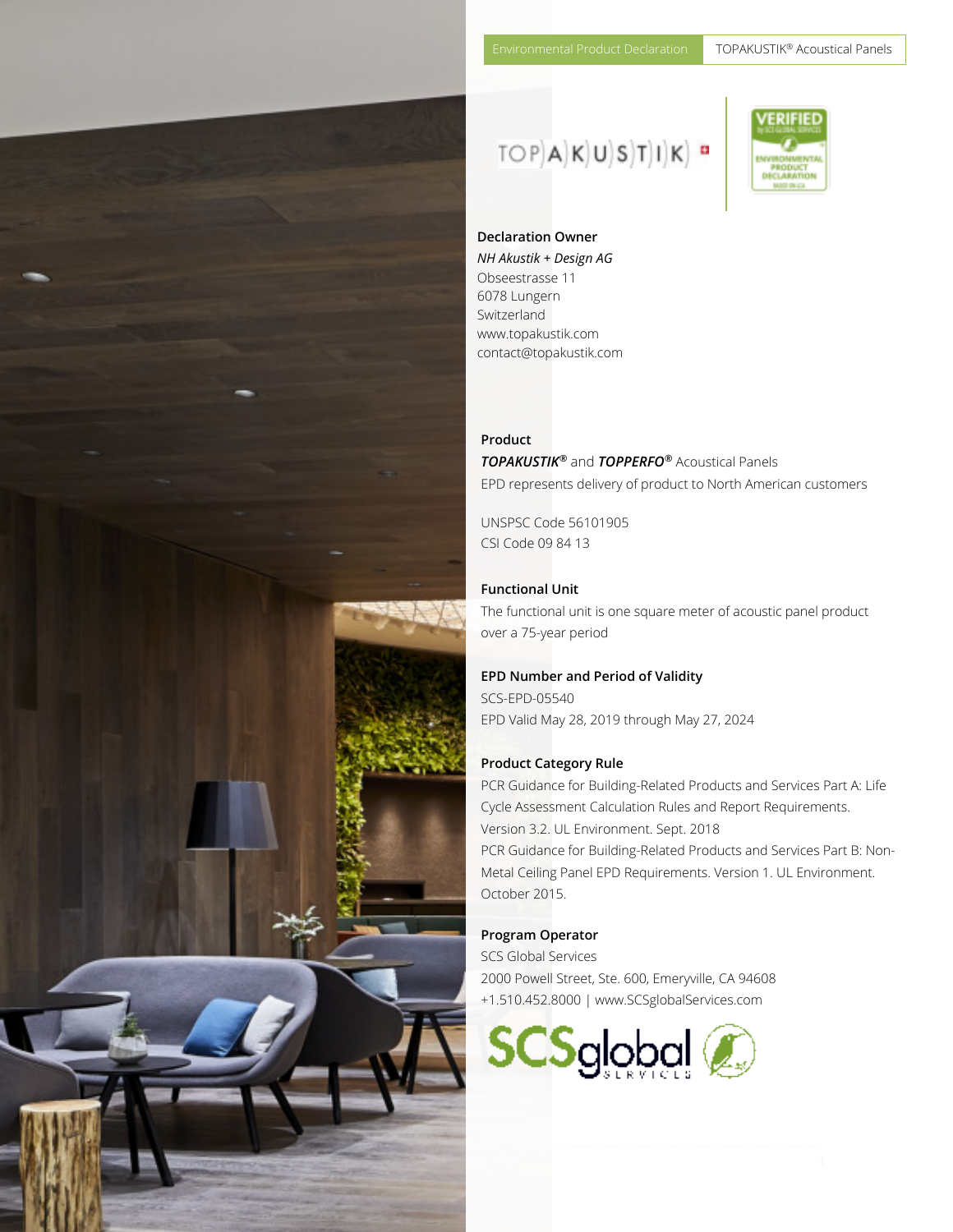| Declaration Owner:                                                                          | <b>TOPAKUSTIK USA</b>                                                                       |  |  |
|---------------------------------------------------------------------------------------------|---------------------------------------------------------------------------------------------|--|--|
| Address:                                                                                    | 1123 State Route 3 North #279, Gambills, MD 21054, USA                                      |  |  |
| Declaration Number:                                                                         | SCS-FPD-05540                                                                               |  |  |
| Declaration Validity Period:                                                                | EPD Valid May 28, 2019 through May 27, 2024                                                 |  |  |
| Program Operator:                                                                           | SCS Global Services                                                                         |  |  |
| Declaration URL Link:                                                                       | https://www.scsglobalservices.com/certified-green-products-guide                            |  |  |
| <b>LCA Practitioner:</b>                                                                    | Gerard Mansell, Ph.D., SCS Global Services                                                  |  |  |
| LCA Software:                                                                               | SimaPro 8.3                                                                                 |  |  |
| Independent critical review of the<br>LCA and data, according to ISO<br>14044 and ISO 14071 | $\Box$ internal<br>$\boxtimes$ external                                                     |  |  |
| I CA Reviewer:                                                                              | Lio-<br>tromas<br>Tom Gloria, Ph.D., Industrial Ecology Consultants                         |  |  |
|                                                                                             |                                                                                             |  |  |
| Part A                                                                                      | PCR Guidance for Building-Related Products and Services Part A: Life Cycle Assessment       |  |  |
| Product Category Rule:                                                                      | Calculation Rules and Report Requirements. Version 3.2. UL Environment. Sept. 2018          |  |  |
| Part A PCR Review conducted by:                                                             | Lindita Bushi, PhD (Chair); Hugues Imbeault-Tétreault, ing., M.Sc.A.; Jack Geibig           |  |  |
| Part B                                                                                      | PCR Guidance for Building-Related Products and Services Part B: Non-Metal Ceiling Panel EPD |  |  |
| Product Category Rule:                                                                      | Requirements. Version 1. UL Environment. October 2015.                                      |  |  |
| Part B PCR Review conducted by:                                                             | Lindita Bushi, PhD (Chair); Tom Gloria, PhD; and Philip Moser, P.E                          |  |  |
| Independent verification of the                                                             |                                                                                             |  |  |
| declaration and data, according                                                             | $\boxtimes$ external<br>$\Box$ internal                                                     |  |  |
| to ISO 14025 and the PCR                                                                    |                                                                                             |  |  |
| FPD Verifier:                                                                               | lərin<br>lemmet<br>Tom Gloria, Ph.D., Industrial Ecology Consultants                        |  |  |

*Disclaimers: This EPD conforms to ISO 14025, 14040, 14044, and ISO 21930.* 

*Scope of Results Reported: The PCR requirements limit the scope of the LCA metrics such that the results exclude environmental and social performance benchmarks and thresholds, and exclude impacts from the depletion of natural resources, land use ecological impacts, ocean impacts related to greenhouse gas emissions, risks from hazardous wastes and impacts linked to hazardous chemical emissions.* 

*Accuracy of Results: Due to PCR constraints, this EPD provides estimations of potential impacts that are inherently limited in terms of accuracy.* 

*Comparability: The PCR this EPD was based on was not written to support comparative assertions. EPDs based on different PCRs, or different calculation models, may not be comparable. When attempting to compare EPDs or life cycle impacts of products from different companies, the user should be aware of the uncertainty in the final results, due to and not limited to, the practitioner's assumptions, the source of the data used in the study, and the specifics of the product modeled.* 

*In accordance with ISO 21930:2017, EPDs are comparable only if they comply with the core PCR, use the same sub-category PCR where applicable, include all relevant information modules and are based on equivalent scenarios with respect to the context of construction works.*

### Table of Contents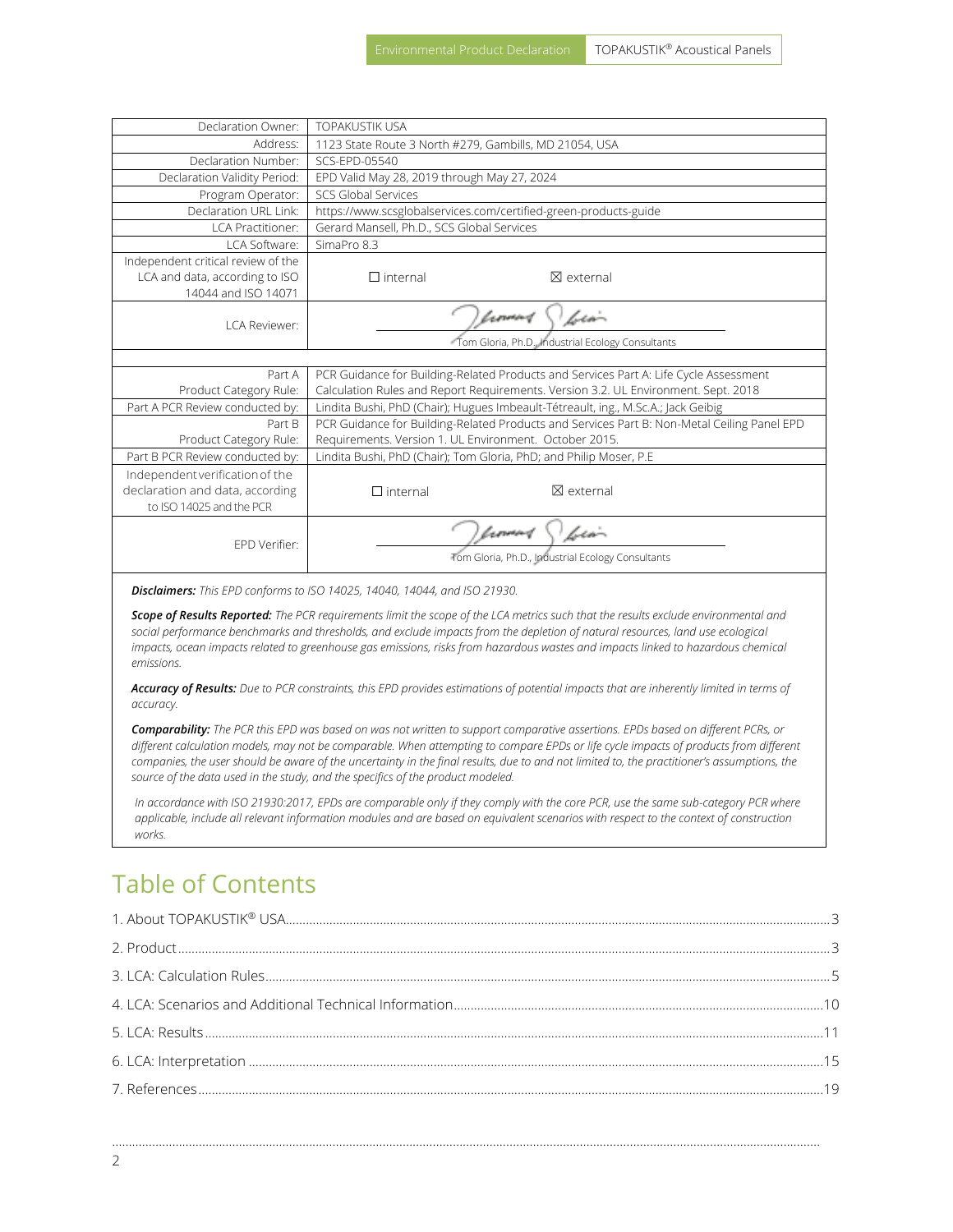### <span id="page-2-0"></span>**1. About TOPAKUSTIK®**

Since 1991, the company NH Akustik + Design AG with its own developed products and registered brands TOPAKUSTIK® and TOPPERFO® has established itself as an industry leader through continuing innovation, exceptional quality, and expert craftsmanship. We have gained a reputation worldwide as the superior acoustical wood provider. NH Akustik + Design AG uses the highest quality materials and produces to project specific requirements in our own factory. With our strength in systems engineering coupled with the expertise of our fabricators, we are able to bridge the gap between invention and reality. NH Akustik + Design AG offers time tested engineering and installation strategies even for the most unique projects. Our goal is to both encourage creativity and meet its demands.

### <span id="page-2-1"></span>**2. Product**

#### **2.1 Product Description**

The TOPAKUSTIK® and TOPPERFO® (hereinafter called TOPAKUSTIK®) acoustic panel products are described below.

| Product                                       | <b>Description</b>                                                                                                                                                                                                                                                                                                                                                                                                                                                                                                                                                                                                                                                                                                                                                                                                                                                                                                                                                                                                                                                    |  |  |
|-----------------------------------------------|-----------------------------------------------------------------------------------------------------------------------------------------------------------------------------------------------------------------------------------------------------------------------------------------------------------------------------------------------------------------------------------------------------------------------------------------------------------------------------------------------------------------------------------------------------------------------------------------------------------------------------------------------------------------------------------------------------------------------------------------------------------------------------------------------------------------------------------------------------------------------------------------------------------------------------------------------------------------------------------------------------------------------------------------------------------------------|--|--|
| <b>TOPAKUSTIK® Veneer Finish</b>              | Wood veneer surfaces are available in all customary types of wood, including FSC certified wood.<br>It can be natural lacquered or it can be stained to match any custom finish. The veneers are<br>custom processed for each project in order to obtain the most even appearance possible for<br>color and pattern. Only select veneers, such as European and North American hardwoods, are<br>included in the assessed products. NH Akustik + Design AG controls the entire process from<br>veneering to the final details in our ISO 9001 certified factories located in Lungern, Switzerland.<br>TOPAKUSTIK®- products are manufactured from medium density fiberboard (MDF) as a standard.<br>MDF panels are produced from soft and hard wood fibers width adding binding agents. Only<br>panels meeting the international emission standards are processed. Panels with no added<br>formaldehyde and FSC certified are available upon request. The TOPAKUSTIK® panel products<br>are fabricated with various perforation or groove patterns and configurations. |  |  |
| <b>TOPAKUSTIK<sup>®</sup> Melamine Finish</b> | TOPAKUSTIK <sup>®</sup> products are available in attractive melamine coating decors. The melamine finish<br>has high abrasion resistance.                                                                                                                                                                                                                                                                                                                                                                                                                                                                                                                                                                                                                                                                                                                                                                                                                                                                                                                            |  |  |
| <b>TOPAKUSTIK® Painted Finish</b>             | Paint color matching is available for any manufacturer's color specification. The application is<br>done with the latest generation spray robotics, providing a guaranteed even application. The<br>standard paint is water-based and low VOC classified.                                                                                                                                                                                                                                                                                                                                                                                                                                                                                                                                                                                                                                                                                                                                                                                                             |  |  |

#### **2.2 Application**

TOPAKUSTIK® panels provide the primary function of acoustical paneling for interior applications.

#### **2.3 Technical Data**

Fire ratings for the *TOPAKUSTIK®* products are summarized in Table 1, in accordance with the indicated technical standards.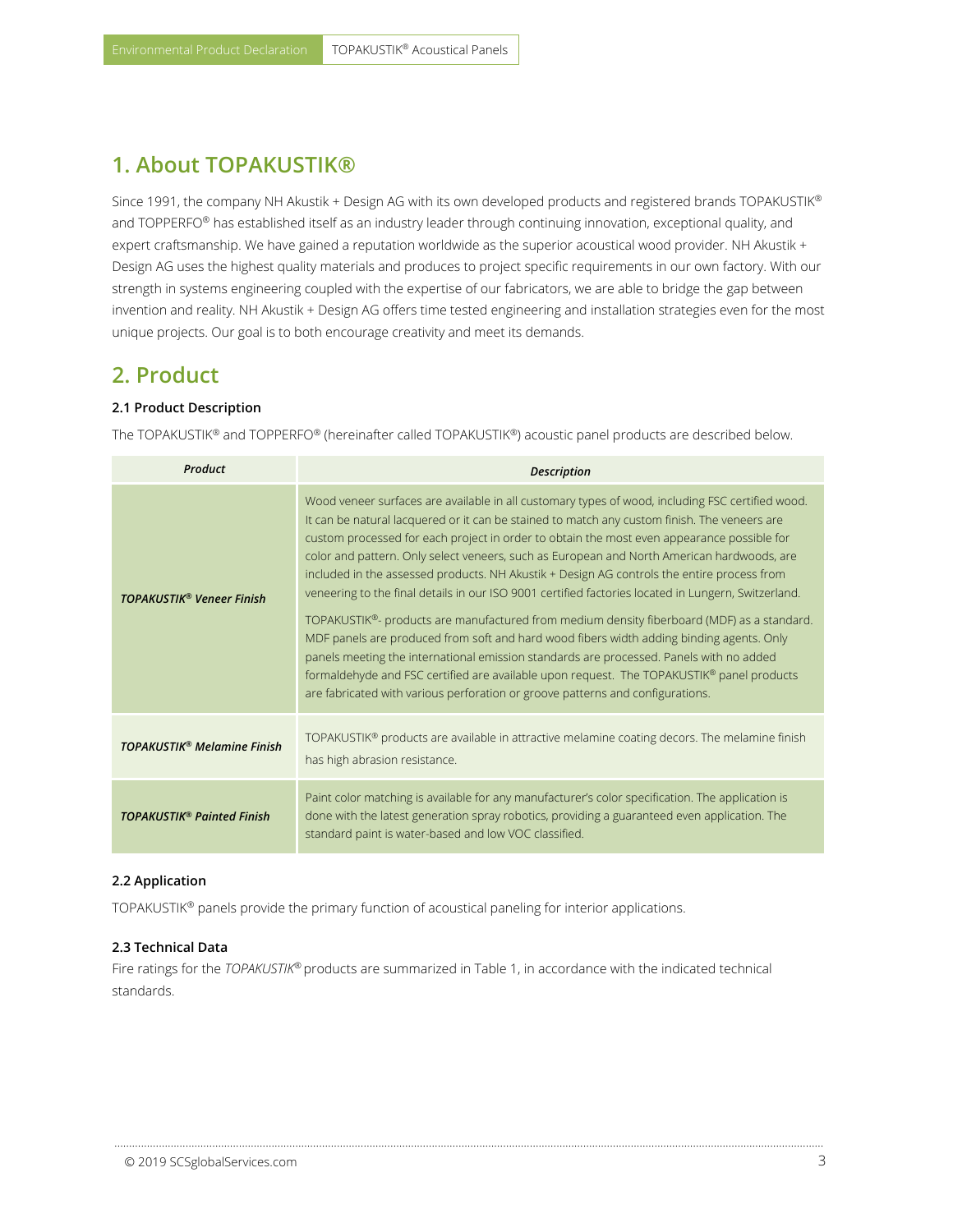**Table 1.** *Fire rating specifications for the* TOPAKUSTIK® Acoustic *Panel Products.*

| <b>Product</b>                          | <b>Fire Rating</b><br>(EN13501-1:2007) | <b>Fire Class</b><br>ASTM (E84) |
|-----------------------------------------|----------------------------------------|---------------------------------|
| TOPAKUSTIK® Veneer Finish               | $B-S2. d0$                             | Α                               |
| TOPAKUSTIK <sup>®</sup> Melamine Finish | $B-S2. d0$                             | Α                               |
| TOPAKUSTIK® Painted Finish              | $B-S2. d0$                             | А                               |

The acoustic performance of all the *TOPAKUSTIK®* panel products is tested in accordance with the relevant European (ISO 11654:1997) and North American (ASTM C423) standards. Sound absorption and noise reduction coefficients for the panel products vary by specific product line and installation configuration. Complete summaries of testing results for the assessed products can be obtained through the manufacturer's website ([https://topakustik.ch/en/\).](https://topakustik.ch/en/)

#### **2.4 Delivery Status**

Product dimensions and configuration vary by installation. The products include panels with thicknesses of 1.6 cm and 1.7 cm.

#### **2.5 Base Materials**

The primary materials include medium density fiberboard (MDF), containing some post-consumer recycled material, fleece, wood veneer, melamine and adhesives. Packaging materials consist of chipboard crates.

| Component              | <b>TOPAKUSTIK® Veneer Finish</b> |       | <b>TOPAKUSTIK® Melamine Finish</b> |       | <b>TOPAKUSTIK® Painted Finish</b> |       |
|------------------------|----------------------------------|-------|------------------------------------|-------|-----------------------------------|-------|
| <b>Material</b>        | (kg/m <sup>2</sup> )             | (%)   | (kg/m <sup>2</sup> )               | (%)   | (kg/m <sup>2</sup> )              | (%)   |
| Product                |                                  |       |                                    |       |                                   |       |
| Fleece                 | $7.3x10^{-2}$                    | 0.72% | $7.3x10^{-2}$                      | 0.68% | $7.1 \times 10^{-2}$              | 0.72% |
| <b>MDF</b>             | 9.34                             | 92%   | 9.30                               | 87%   | 9.1                               | 92%   |
| Wood veneer            | 0.29                             | 2.81% | 0.00                               | 0.0%  | 0.00                              | 0.0%  |
| Melamine               | 0.0                              | 0.0%  | 0.83                               | 7.76% | 0.00                              | 0.0%  |
| Paint                  | 0.0                              | 0.0%  | 0.00                               | 0.0%  | 0.75                              | 7.54% |
| Adhesive               | 0.50                             | 4.86% | 0.49                               | 4.61% | $2.02 \times 10^{-2}$             | 0.20% |
| <b>Total Product</b>   | 10.2                             | 100%  | 10.7                               | 100%  | 9.90                              | 100%  |
| Packaging              |                                  |       |                                    |       |                                   |       |
| Chipboard              | 0.57                             | 100%  | 0.57                               | 100%  | 0.57                              | 100%  |
| <b>Total Packaging</b> | 0.57                             | 100%  | 0.57                               | 100%  | 0.57                              | 100%  |

**Table 2.** *Material content for the TOPAKUSTIK® panel products, per square meter.* 

#### **2.6 Manufacture**

TOPAKUSTIK®'s acoustic panels are manufactured at two production facilities in Lungern, Switzerland – NH Akustik + Design AG and Staufer Holz GmBH. The primary component materials include MDF, synthetic (PET) fleece, wood veneer, melamine, paint and adhesives. Resources use at the fabrication facilities is allocated to the product based on mass.

………………………………………………………………………………………………..…………………………………………………………………………………………

#### **2.7 Environment and Health during Manufacture**

No environmental or health impacts are expected during the manufacture of the ceiling panel product.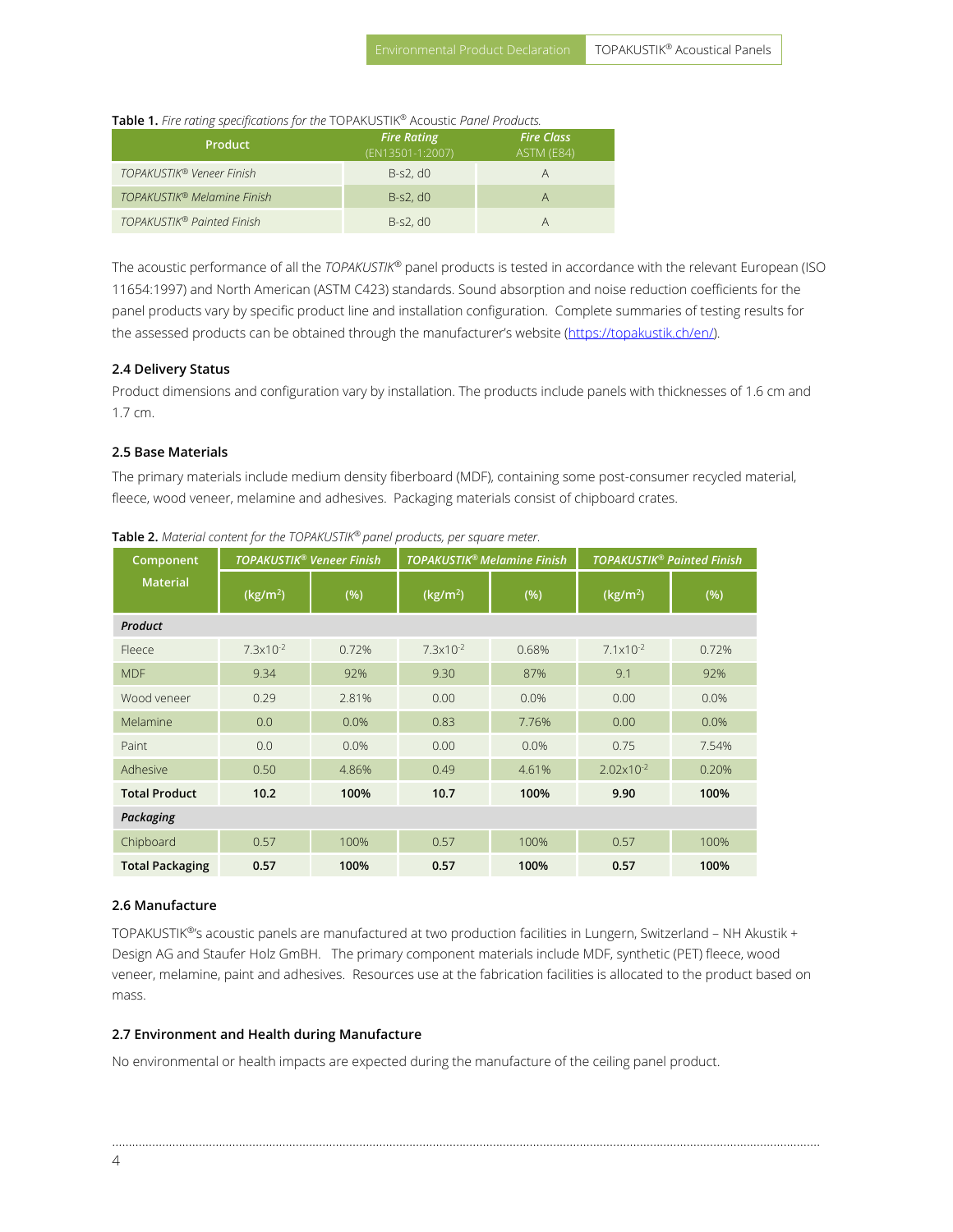#### **2.8 Product Processing/Installation**

Typical installation is accomplished using hand tools.

#### **2.9 Packaging**

The TOPAKUSTIK® products are packaged for shipment using chipboard cartons.

#### **2.10 Condition of Use**

No special conditions of use are noted.

#### **2.11 Environment and Health during use**

No environmental or health impacts are expected due to normal use of the panel product.

#### **2.12 Reference Service Life**

The Reference Service Life (RSL) of the ceiling panel product is 75 years.

#### **2.13 Extraordinary Effects**

No environmental or health impacts are expected due to extraordinary effects including fire and/or water damage and product destruction.

#### **2.14 Re-Use Phase**

The acoustic panel product is not typically reused at end-of-life.

#### **2.15 Disposal**

At end-of-life, the products may be recycled or disposed of in a landfill or via incineration.

#### **2.16 Further Information**

Further information on the product can be found on the manufacturers' website at https://topakustik.ch/en/

### <span id="page-4-0"></span>**3. LCA: Calculation Rules**

#### **3.1 Functional Unit**

The functional unit used in the study is defined as 1 m<sup>2</sup> of acoustic panel installed for use over a 75-year period. The reference flows for the product systems are summarized below.

|                                  | Value                |                        |                       |                   |
|----------------------------------|----------------------|------------------------|-----------------------|-------------------|
| Parameter                        | <b>TOPAKUSTIK®</b>   | <b>TOPAKUSTIK®</b>     | <b>TOPAKUSTIK®</b>    | <b>Unit</b>       |
|                                  | <b>Veneer Finish</b> | <b>Melamine Finish</b> | <b>Painted Finish</b> |                   |
| Declared unit                    | 1.00                 | 1.00                   | 1.00                  | m <sup>2</sup>    |
| Declared thickness               | 1.7                  | 1.7                    | 1.6                   | cm                |
| Surface weight per declared unit | 10.20                | 10.70                  | 9.90                  | kg/m <sup>2</sup> |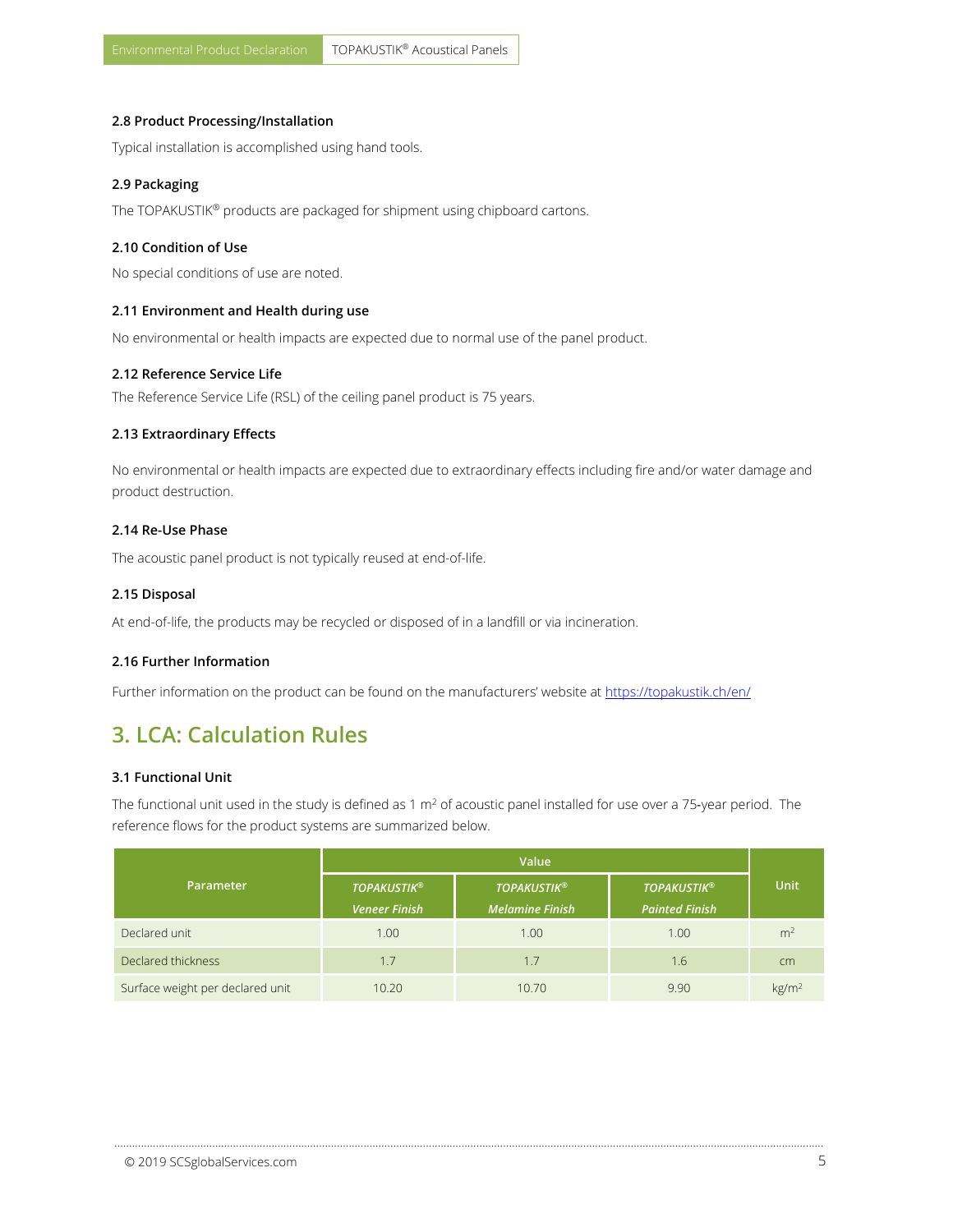#### **3.2 System Boundary**

The scope of the EPD is cradle-to-grave, including raw material extraction and processing, transportation, product manufacture, product delivery, installation and use, and product disposal. The life cycle phases included in the product system boundary are shown below.

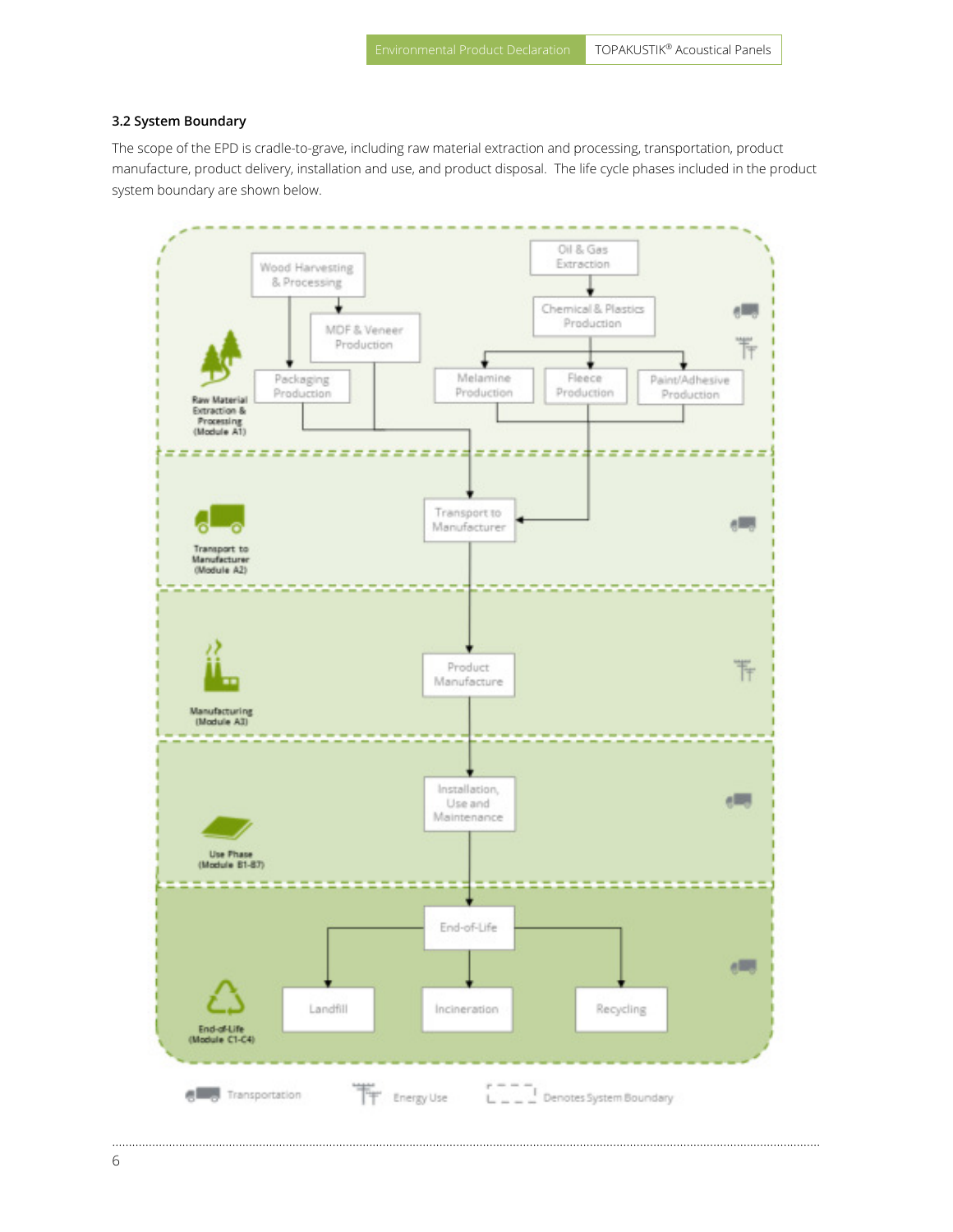- The NH Akustik + Design AG and Staufer Holz GmBH facilities are located in Switzerland. Electricity and resource use at the facilities is based on regional Ecoinvent data for electricity generation and distribution in Switzerland.
- **E** Electricity and resource use at the production facilities were allocated to the acoustic panel products based on product mass utilizing production data for calendar year 2018 provided by the manufacturer.
- The MDF core containing no added urea formaldehyde (NAUF) was modeled in the LCA using an Ecoinvent dataset for MDF, modified based on the material content information from the supplier's EPD<sup>1</sup>.
- **Specific data were not available for adhesives used in the products. Based on the SDSs of these chemicals,** secondary datasets on acrylic binders and dispersions from the Ecoinvent database were used to represent these chemicals in the LCA model.
- Disposal of product and packaging is modeled based on regional statistics regarding municipal solid waste generation and disposal in the United States, as specified in the PCR. The data include end-of-life recycling rates of packaging and product materials.
- **For final disposal of the packaging material at end-of-life, all materials are assumed to be transported** approximately 20 miles (~32 km) by diesel truck to either a landfill, incineration facility, or material reclamation facility (for recycling). Datasets representing disposal in a landfill and waste incineration are from Ecoinvent.

It should also be noted that LCIA results are relative expressions and do not predict impacts on category endpoints, the exceeding of thresholds, safety margins or risks.

The PCR requires the results for several inventory flows related to construction products to be reported including energy and resource use and waste and outflows. These are aggregated inventory flows, and do not characterize any potential impact; results should be interpreted taking into account this limitation.

#### **3.4 Cut-off criteria**

According to the PCR, processes contributing greater than 1% of the total environmental impact indicator for each impact are included in the inventory. No data gaps were allowed which were expected to significantly affect the outcome of the indicator results. No known flows are deliberately excluded from this EPD

#### **3.5 Background Data**

l

Primary data were provided by TOPAKUSTIK® for their manufacturing facilities. The sources of secondary LCI data are the Ecoinvent database.

<sup>1</sup> Core material\_Sonae Arauco\_MDF B1 FF\_EPD\_Medium density fibreboard (MDF) uncoated\_en.pdf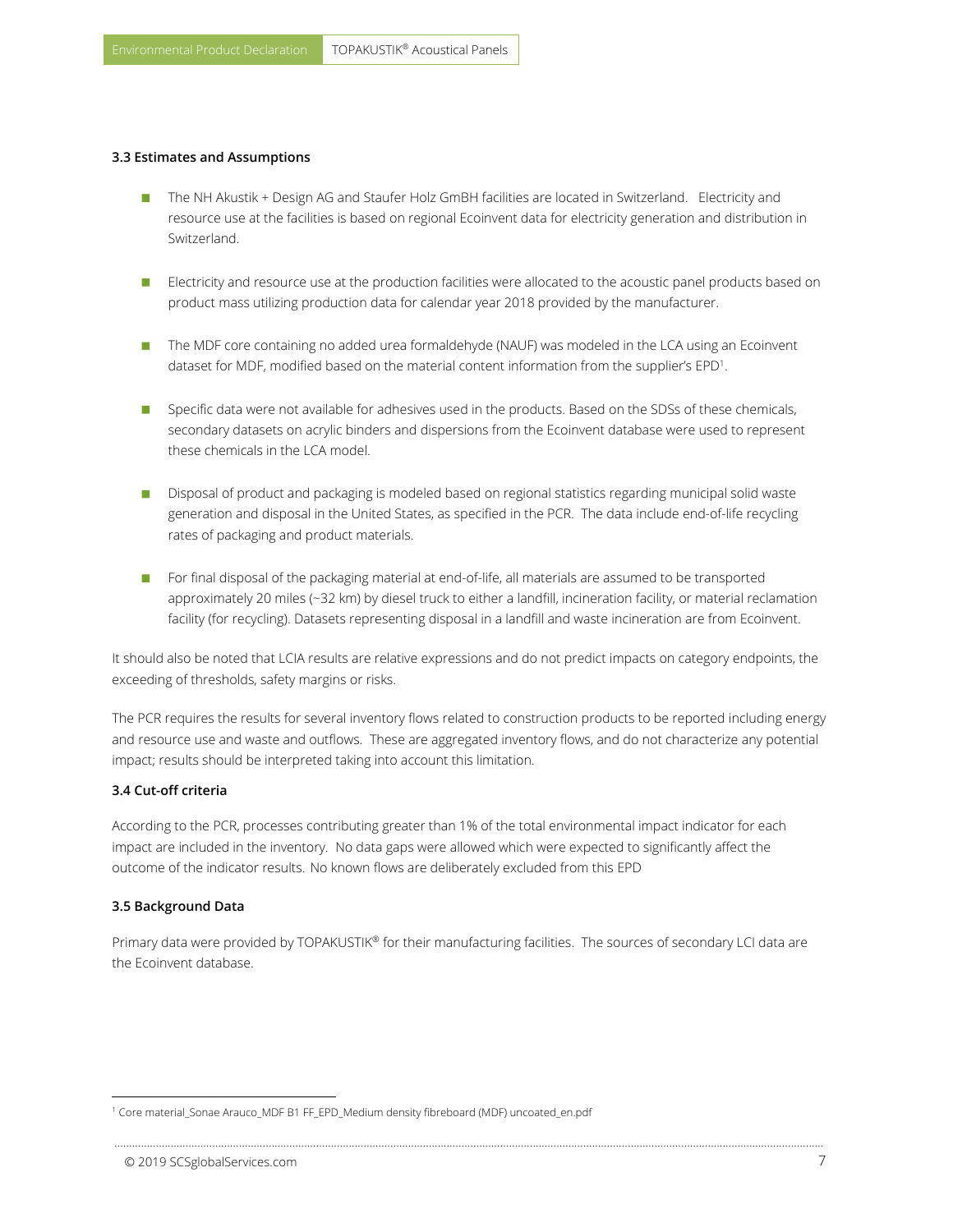|  | Table 3. Data sources for the TOPAKUSTIK® product system. |
|--|-----------------------------------------------------------|
|--|-----------------------------------------------------------|

| Component                | <b>Material Dataset</b>                                                                                                                                     | <b>Data Source</b>         | <b>Publication</b><br><b>Date</b> |  |
|--------------------------|-------------------------------------------------------------------------------------------------------------------------------------------------------------|----------------------------|-----------------------------------|--|
| <b>PRODUCT</b>           |                                                                                                                                                             |                            |                                   |  |
| Fleece                   | Fleece, PET {RER}  production   Alloc Rec                                                                                                                   | Ecoinvent                  | 2016                              |  |
| <b>MDF</b>               | MDF, for Topakustik {RER}  medium density fibre board<br>production, uncoated   Alloc Rec                                                                   | Ecoinvent:<br>Primary data | 2016; 2016                        |  |
| Wood veneer              | Dry veneer, at plywood plant /kg                                                                                                                            | Ecoinvent                  | 2016                              |  |
| Melamine                 | Paper, melamine impregnated {RER}  melamine impregnated<br>paper production   Alloc Rec                                                                     | Froinvent                  | 2016                              |  |
| Adhesives                | Acrylic dispersion, without water, in 65% solution state {RER} <br>acrylic dispersion production, product in 65% solution state  <br>Alloc Rec              | Ecoinvent                  | 2016                              |  |
| Paint                    | Alkyd paint, white, without water, in 60% solution state {RER} <br>alkyd paint production, white, water-based, product in 60%<br>solution state   Alloc Rec | Ecoinvent                  | 2016                              |  |
| <b>PACKAGING</b>         |                                                                                                                                                             |                            |                                   |  |
| Chipboard                | Folding boxboard/chipboard {RER}  folding boxboard<br>production   Alloc Rec                                                                                | Ecoinvent                  | 2016                              |  |
| <b>RESOURCES</b>         |                                                                                                                                                             |                            |                                   |  |
| Regional electricity mix | Electricity, medium voltage {CH}  market for   Alloc Rec                                                                                                    | Ecoinvent                  | 2016                              |  |
| Wood pellet fuel         | Heat, central or small-scale, other than natural gas {RoW}  heat<br>production, wood pellet, at furnace 300kW, state-of-the-art<br>2014   Alloc Rec         | Ecoinvent                  | 2015                              |  |
| Propane                  | Heat, district or industrial, natural gas {CH}  market for heat,<br>district or industrial, natural gas   Alloc Rec                                         | Ecoinvent                  | 2015                              |  |
| Light fuel oil           | Heat, district or industrial, other than natural gas {CH}  heat<br>production, light fuel oil, at industrial furnace 1MW   Alloc Rec                        | Ecoinvent                  | 2015                              |  |
| Propane                  | Heat, district or industrial, other than natural gas {RoW}  heat<br>production, propane, at industrial furnace >100kW   Alloc Rec                           | Ecoinvent                  | 2015                              |  |
| Solar                    | Electricity, low voltage {CH}  electricity production, photovoltaic,<br>3kWp flat-roof installation, multi-Si   Alloc Rec                                   | Ecoinvent                  | 2015                              |  |
| Solar                    | Electricity, low voltage {CH}   electricity production, photovoltaic,<br>3kWp flat-roof installation, multi-Si   Alloc Rec                                  | Ecoinvent                  | 2015                              |  |
| <b>TRANSPORTATION</b>    |                                                                                                                                                             |                            |                                   |  |
| <b>Truck</b>             | Transport, freight, lorry 16-32 metric ton, EURO4 {GLO}  <br>market for                                                                                     | Ecoinvent                  | 2016                              |  |
| <b>Ship</b>              | Transport, freight, sea, transoceanic ship {GLO}   market for                                                                                               | Ecoinvent                  | 2016                              |  |

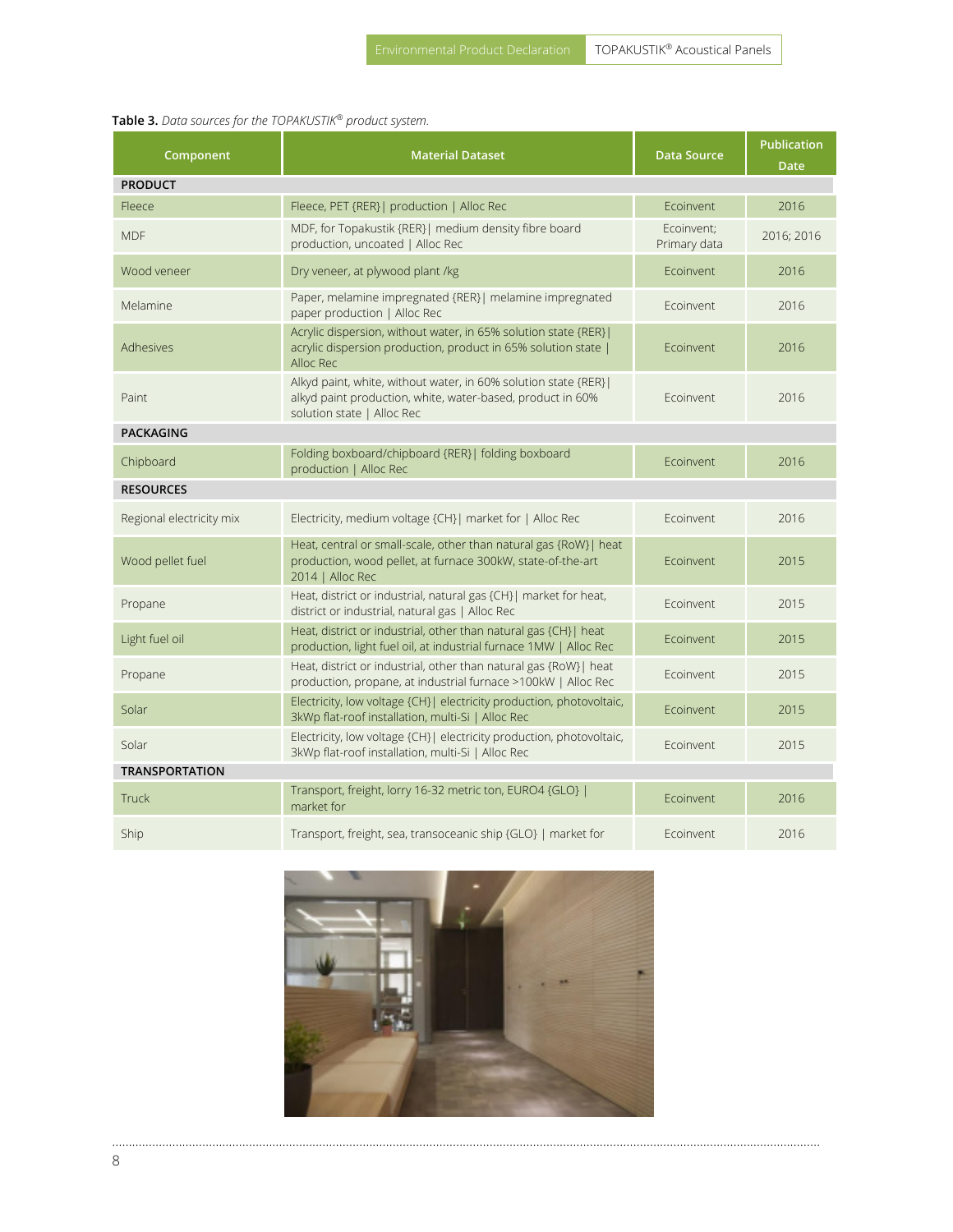#### **3.6 Data Quality**

The data quality assessment addressed the following parameters: time-related coverage, geographical coverage, technological coverage, precision, completeness, representativeness, consistency, reproducibility, sources of data, and uncertainty.

| Table 4. Data quality assessment for the TOPAKUSTIK® product system. |  |  |  |
|----------------------------------------------------------------------|--|--|--|
|----------------------------------------------------------------------|--|--|--|

| <b>Data Quality Parameter</b>                                                                                                                                                                                             | <b>Data Quality Discussion</b>                                                                                                                                                                                                                                                                                                                                                                                                                                                                           |  |  |
|---------------------------------------------------------------------------------------------------------------------------------------------------------------------------------------------------------------------------|----------------------------------------------------------------------------------------------------------------------------------------------------------------------------------------------------------------------------------------------------------------------------------------------------------------------------------------------------------------------------------------------------------------------------------------------------------------------------------------------------------|--|--|
| <b>Time-Related Coverage:</b><br>Age of data and the minimum<br>length of time over which data is<br>collected                                                                                                            | The most recent available data are used, based on other considerations such as data quality and<br>similarity to the actual operations. Typically, these data are less than 10 years old (typically 2015 or<br>more recent). All of the data used represented an average of at least one year's worth of data<br>collection, and up to three years in some cases. Manufacturer-supplied data (primary data) are<br>based on annual production for 2018.                                                  |  |  |
| <b>Geographical Coverage:</b><br>Geographical area from which<br>data for unit processes is collected<br>to satisfy the goal of the study                                                                                 | The data used in the analysis provide the best possible representation available with current data.<br>Actual processes for upstream operations are primarily European. Surrogate data used in the<br>assessment are representative of North American or European operations. Data representative of<br>European operations are considered sufficiently similar to actual processes. Data representing<br>product disposal are based on regional statistics.                                             |  |  |
| <b>Technology Coverage:</b>                                                                                                                                                                                               | For the most part, data are representative of the actual technologies used for processing,<br>transportation, and manufacturing operations.                                                                                                                                                                                                                                                                                                                                                              |  |  |
| Specific technology or technology<br>mix                                                                                                                                                                                  |                                                                                                                                                                                                                                                                                                                                                                                                                                                                                                          |  |  |
| Precision:<br>Measure of the variability of the<br>data values for each data<br>expressed                                                                                                                                 | Precision of results are not quantified due to a lack of data. Data collected for operations were<br>typically averaged for one or more years and over multiple operations, which is expected to reduce<br>the variability of results.                                                                                                                                                                                                                                                                   |  |  |
| Completeness:                                                                                                                                                                                                             | The LCA model included all known mass and energy flows for production of the acoustic panel                                                                                                                                                                                                                                                                                                                                                                                                              |  |  |
| Percentage of flow that is<br>measured or estimated                                                                                                                                                                       | products. In some instances, surrogate data used to represent upstream and downstream<br>operations may be missing some data which is propagated in the model. No known processes or<br>activities contributing to more than 1% of the total environmental impact for each indicator are<br>excluded.                                                                                                                                                                                                    |  |  |
| Representativeness:<br>Qualitative assessment of the<br>degree to which the data set<br>reflects the true population of<br>interest                                                                                       | Data used in the assessment represent typical or average processes as currently reported from<br>multiple data sources, and are therefore generally representative of the range of actual processes<br>and technologies for production of these materials. Considerable deviation may exist among actual<br>processes on a site-specific basis; however, such a determination would require detailed data<br>collection throughout the supply chain back to resource extraction.                         |  |  |
| Consistency:                                                                                                                                                                                                              | The consistency of the assessment is considered to be high. Data sources of similar quality and age                                                                                                                                                                                                                                                                                                                                                                                                      |  |  |
| Qualitative assessment of whether<br>the study methodology is applied<br>uniformly to the various<br>components of the analysis                                                                                           | are used with a bias towards Ecoinvent v3 data where available. Different portions of the product<br>life cycle are equally considered; however, it must be noted that final disposition of the product is<br>based on assumptions of current average practices in Europe and the United States.                                                                                                                                                                                                         |  |  |
| Reproducibility:<br>Qualitative assessment of the<br>extent to which information about<br>the methodology and data values<br>would allow an independent<br>practitioner to reproduce the<br>results reported in the study | Based on the description of data and assumptions used, this assessment would be reproducible by<br>other practitioners. All assumptions, models, and data sources are documented.                                                                                                                                                                                                                                                                                                                        |  |  |
| Sources of the Data:                                                                                                                                                                                                      | Data representing energy use at the TOPAKUSTIK® manufacturing facilities represent an annual                                                                                                                                                                                                                                                                                                                                                                                                             |  |  |
| Description of all primary and<br>secondary data sources                                                                                                                                                                  | average and are considered of high quality due to the length of time over which these data are<br>collected, as compared to a snapshot that may not accurately reflect fluctuations in production. The<br>Ecoinvent database is used for secondary LCI datasets.                                                                                                                                                                                                                                         |  |  |
| Uncertainty of the Information:                                                                                                                                                                                           | Uncertainty related to materials in the panel products and packaging is low. Actual supplier data for                                                                                                                                                                                                                                                                                                                                                                                                    |  |  |
| Uncertainty related to data,<br>models, and assumptions                                                                                                                                                                   | upstream operations was not available for all suppliers and the study relied upon the use of existing<br>representative datasets. These datasets contained relatively recent data (<10 years), but lacked<br>geographical representativeness. Uncertainty related to the impact assessment methods used in<br>the study are high. The impact assessment method required by the PCR includes impact potentials,<br>which lack characterization of providing and receiving environments or tipping points. |  |  |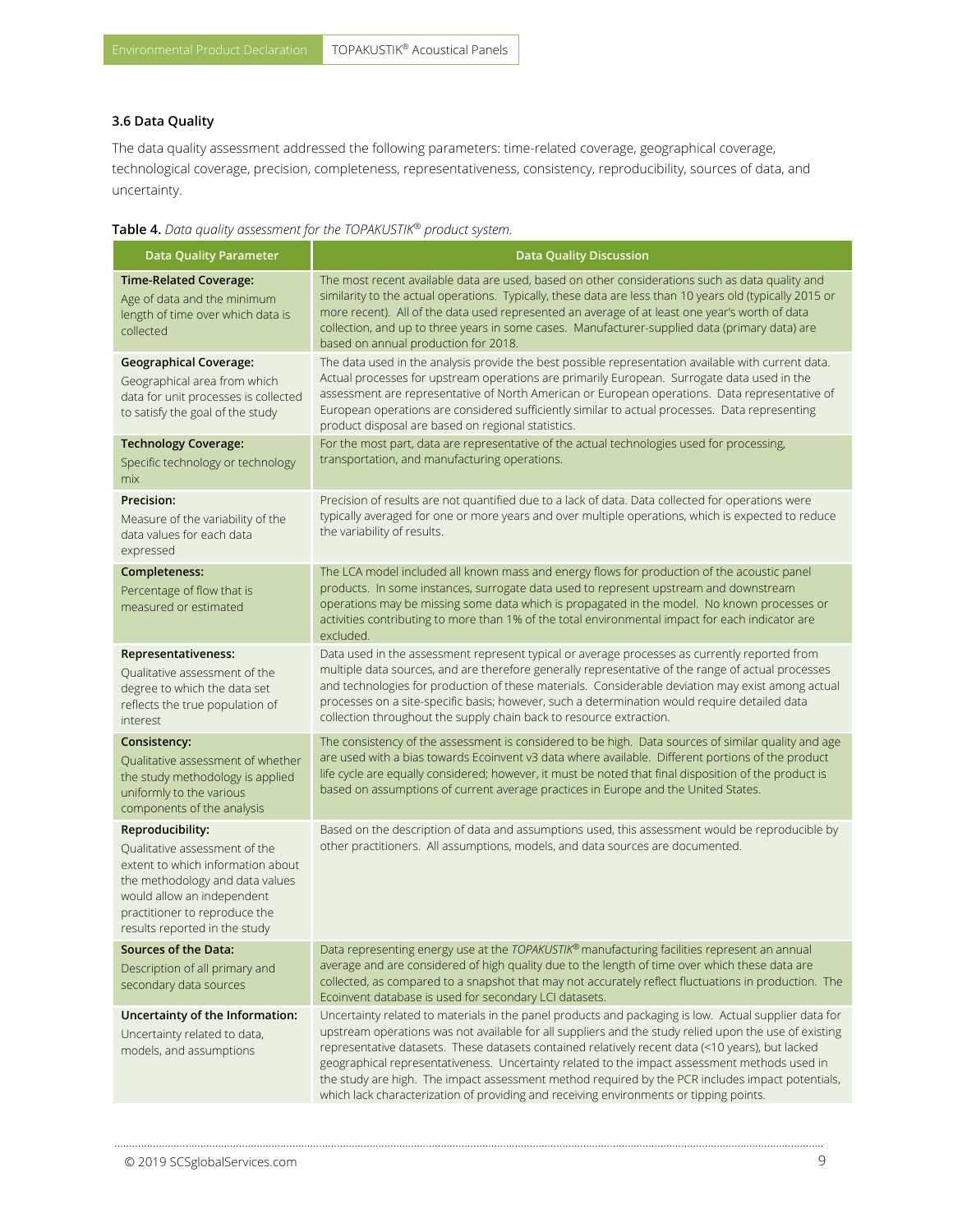#### **3.7 Period under review**

The period of review is calendar year 2018.

#### **3.8 Allocation**

Manufacturing resource use was allocated to the products based on mass. Impacts from transportation were allocated based on the mass of material and distance transported.

The product system includes some recycled materials, which were allocated using the recycled content allocation method (also known as the 100-0 cut off method). Using the recycled content allocation approach, system inputs with recycled content do not receive any burden from the previous life cycle other than reprocessing of the waste material. At end-of-life, materials which are recycled leave the system boundaries with no additional burden.

#### **3.9 Comparability**

The PCR this EPD was based on was not written to support comparative assertions. EPDs based on different PCRs, or different calculation models, may not be comparable. When attempting to compare EPDs or life cycle impacts of products from different companies, the user should be aware of the uncertainty in the final results, due to and not limited to, the practitioner's assumptions, the source of the data used in the study, and the specifics of the product modeled.

### <span id="page-9-0"></span>**4. LCA: Scenarios and Additional Technical Information**

#### *Delivery and Installation stage (A4 - A5)*

Distribution of the panel products to the point of installation is included in the assessment. Average transport distance for distribution of the products from the fabrication facility to the point of installation is approximately 500 km by diesel truck and 6,500 km by transoceanic freighter. Transportation parameters for modeling are summarized in Table 5.

| Parameter                                                  | Value | Unit              |
|------------------------------------------------------------|-------|-------------------|
| Liters of fuel                                             | 15.5  | $1/100$ km        |
| Transport distance                                         | 500   | km                |
| Capacity utilization (including empty runs)                | 67    | $\%$              |
| Gross density of products transported - Veneer Finish      | 600   | kg/m <sup>3</sup> |
| Gross density of products transported - Melamine<br>Finish | 629   | kg/m <sup>3</sup> |
| Gross density of products transported - Painted Finish     | 619   | kg/m <sup>3</sup> |
| Gross mass of products transported - Painted Finish        | 1.0   |                   |

#### **Table 5.** *Transport parameters, per m<sup>2</sup>(A4)*

Installation of the product is accomplished using hand tools with no associated emissions (dust or VOCs) and negligible impacts. No scrap is generated at installation as the products are custom built for the specific application.

………………………………………………………………………………………………..…………………………………………………………………………………………

The impacts associated with packaging disposal are included with the installation phase, as per PCR requirements. Using the recycling rates for packaging, there are 0.418 kg of packaging waste (chipboard) disposed. Assuming 44% biogenic carbon content of the chipboard results in a GWP of 0.681 kg CO<sub>2</sub>e per m<sup>2</sup> of panel product. *Use stage (B1)* 

No impacts are associated with the use of the product over the Reference Service Lifetime.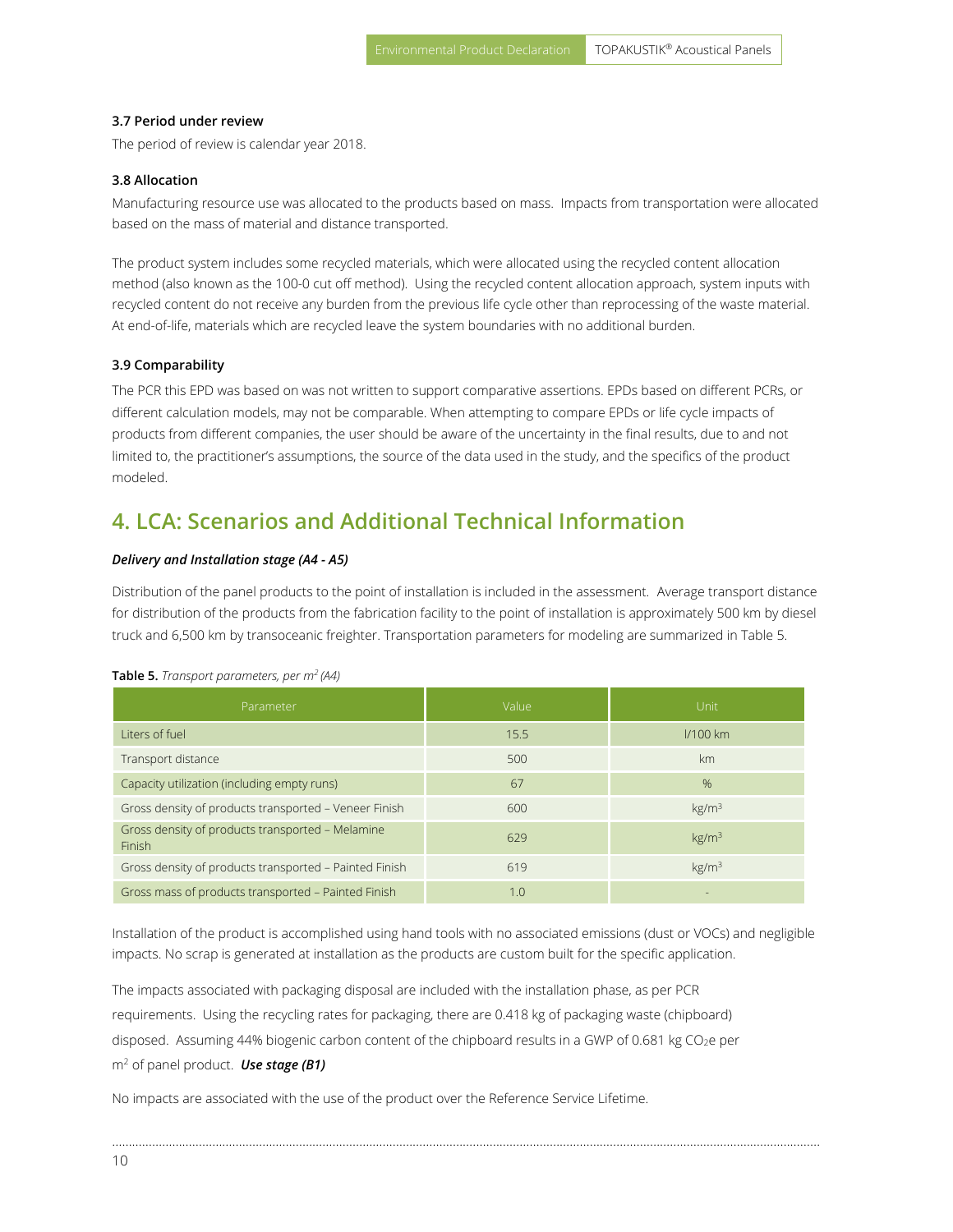#### *Maintenance stage (B2)*

The panel product can be cleaned and maintained by removing dust and dirt with a soft bristle brush, with no associated impacts.

#### *Repair/Replacement/Refurbishment stage (B3 - B5)*

Product repair, replacement and refurbishment are not relevant during the lifetime of the product. No product replacements are required over the 75 year building lifetime.

#### *Building operation stage (B6 – B7)*

There is no operational energy or water use associated with the use of the product and the results for these stages are zero.

#### *Disposal stage (C1 - C4)*

The disposal stage includes demolition of the products (*C1*); transport of the panel products to waste treatment facilities (*C2*); waste processing (*C3*); and associated emissions as the product degrades in a landfill or is burned in an incinerator (*C4*). For the TOPAKUSTIK® panel products, no emissions are generated during demolition (*C1*) while no waste processing (*C3*) is required for incineration or landfill disposal. Transportation of waste materials at end-of-life (*C2*) assumes a 20-mile (~32 km) average distance to disposal, consistent with assumptions used in the US EPA WARM model. The relevant recycling rates used for the product and packaging are based on regional statistics regarding municipal solid waste generation and disposal in the United States for 2015, from the US Environmental Protection Agency. The data include end-of-life recycling rates of packaging and product materials. The relevant recycling rates used for the product and packaging are summarized in Table 6.

#### **Table 6.** *Recycling rates for materials at end-of-life.*

| <b>Material</b>                    | <b>Product</b> | Packaging |  |  |
|------------------------------------|----------------|-----------|--|--|
| <b>Recycling Rates</b>             |                |           |  |  |
| Wood                               | n/a            | 26.1%     |  |  |
| <b>Plastics</b>                    | 6.6%           | 14.6%     |  |  |
| <b>Disposal of Non-recyclables</b> |                |           |  |  |
| Incineration                       | 20%            | 20%       |  |  |
| Landfill                           | 80%            | 80%       |  |  |

<span id="page-10-0"></span>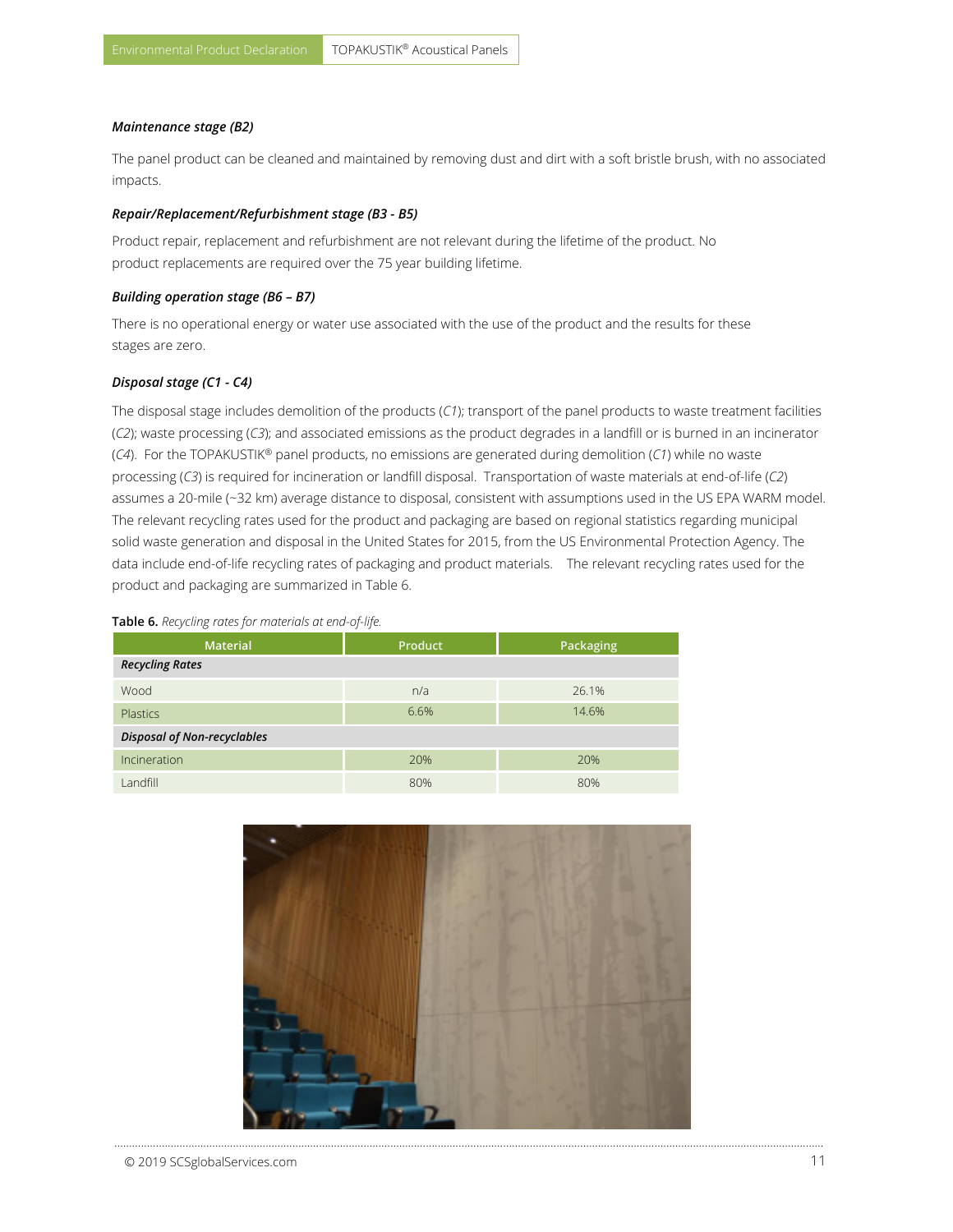### **5. LCA: Results**

Results of the Life Cycle Assessment are presented below. It is noted that LCA results are relative expressions and do not predict impacts on category endpoints, the exceeding of thresholds, safety margins or risks.

|                                           | Product                      |                |                | Construction<br><b>Process</b> |              | loads<br>End-of-life<br><b>Use</b> |                           |                           |               |                           |                       |                              |                |                  | <b>Benefits and</b><br>beyond the<br>system<br>boundary |                                               |
|-------------------------------------------|------------------------------|----------------|----------------|--------------------------------|--------------|------------------------------------|---------------------------|---------------------------|---------------|---------------------------|-----------------------|------------------------------|----------------|------------------|---------------------------------------------------------|-----------------------------------------------|
| A <sub>1</sub>                            | A2                           | A <sub>3</sub> | A <sub>4</sub> | A <sub>5</sub>                 | <b>B1</b>    | <b>B1</b>                          | B <sub>3</sub>            | <b>B4</b>                 | <b>B5</b>     | <b>B6</b>                 | <b>B7</b>             | C <sub>1</sub>               | C <sub>2</sub> | C <sub>3</sub>   | C <sub>4</sub>                                          | D                                             |
| Raw material extraction<br>and processing | manufacturer<br>Transport to | Manufacturing  | Transport      | Construction<br>installation   | Use          | Maintenance                        | Repair                    | Replacement               | Refurbishment | Operational energy use    | Operational water use | Deconstruction<br>demolition | Transport      | Waste processing | Disposal                                                | Reuse, recovery and/or<br>recycling potential |
| $\boldsymbol{\mathsf{X}}$                 | $\boldsymbol{\mathsf{X}}$    | X              | X              | $\boldsymbol{\mathsf{X}}$      | $\mathsf{x}$ | X                                  | $\boldsymbol{\mathsf{X}}$ | $\boldsymbol{\mathsf{x}}$ | X             | $\boldsymbol{\mathsf{X}}$ | X                     | $\mathsf{x}$                 | X              | X                | $\boldsymbol{\mathsf{x}}$                               | <b>MND</b>                                    |

**Table 7.** *Life cycle phases included in the product system boundary.*

The following environmental impact category indicator are reported using characterization factors based on the U.S. EPA's Tool for the Reduction and Assessment of Chemical and Other Environmental Impacts – TRACI 2.1:

| <b>Impact Category</b>                | <b>Unit</b>           |
|---------------------------------------|-----------------------|
| Global Warming Potential (GWP 100)    | kg CO <sub>2</sub> eq |
| Ozone Depletion Potential (ODP)       | kg CFC 11 eq          |
| Acidification Potential (AP)          | kg SO <sub>2</sub> eq |
| Eutrophication Potential (EP)         | kg N eq               |
| Smog Formation Potential (POCP)       | $kgO3$ eq             |
| Fossil Fuel Depletion Potential (FFD) | MJ Surplus, LHV       |

The following optional environmental impact category indicators are also reported based on the CML-IA characterization factors:

| <b>Impact Category</b>                                                 | <b>Unit</b>                         |
|------------------------------------------------------------------------|-------------------------------------|
| Global Warming Potential (GWP 100)                                     | $kg CO2$ eg                         |
| Depletion potential of the stratospheric ozone layer (ODP)             | kg CFC 11 eq                        |
| Acidification Potential of soil and water (AP)                         | kg SO <sub>2</sub> eq               |
| Eutrophication Potential (EP)                                          | $kg PO43$ eq                        |
| Photochemical Oxidant Creation Potential (POCP)                        | kg C <sub>2</sub> H <sub>4</sub> eq |
| Abiotic depletion potential (ADP-elements) for non-fossil<br>resources | kg Sb eq                            |
| Abiotic depletion potential (ADP-fossil fuels) for fossil<br>resources | MI, LHV                             |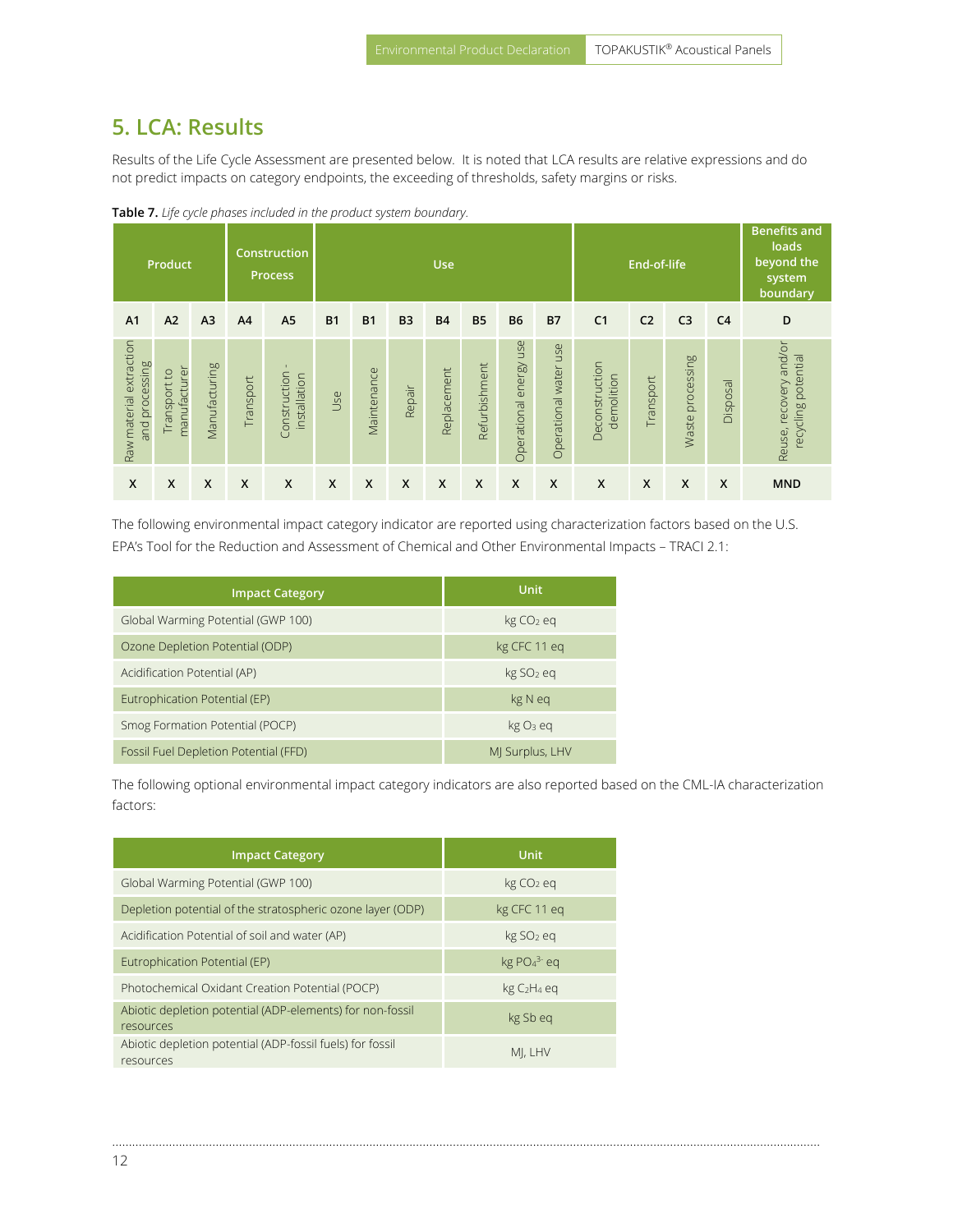**Table 8.** *Life Cycle Impact Assessment (LCIA) results for the TOPAKUSTIK® Veneer Finish panel product over a 75-yr time horizon. All values are rounded to two significant digits. Results reported in MJ are calculated using lower heating values.*

| <b>Impact category</b>              | Unit                                        | material extraction and<br>Module A1 - Raw<br>processing | <b>Module A2 - Transport to</b><br>manufacturer | Manufacturing<br>Module A3 - | Module A4 - Transport        | Construction -<br>Module A5 -<br>installation | Module C2 - Transport         | Module C4 - Disposal          | Module D - Reuse,<br>recycling potential<br>recovery and/or |
|-------------------------------------|---------------------------------------------|----------------------------------------------------------|-------------------------------------------------|------------------------------|------------------------------|-----------------------------------------------|-------------------------------|-------------------------------|-------------------------------------------------------------|
| TRACI 2.1                           |                                             |                                                          |                                                 |                              |                              |                                               |                               |                               |                                                             |
| Global warming<br>(GWP, 100 year)   | kg CO <sub>2</sub> eq<br>%                  | 12<br>46%                                                | 1.1<br>4.1%                                     | 10<br>38%                    | 1.7<br>6.4%                  | $4.5x10^{-2}$<br>0.17%                        | 0.42<br>1.6%                  | 0.84<br>3.2%                  | <b>MND</b>                                                  |
| Acidification                       | kg SO <sub>2</sub> eq<br>%                  | $7.9x10^{-2}$<br>57%                                     | $5.0x10^{-3}$<br>3.6%                           | $2.9x10^{-2}$<br>21%         | $2.1 \times 10^{-2}$<br>15%  | $1.8 \times 10^{-4}$<br>0.13%                 | $2.5x10^{-3}$<br>1.8%         | $1.1 \times 10^{-3}$<br>0.84% | <b>MND</b>                                                  |
| Eutrophication                      | kg N eq<br>%                                | $4.6x10^{-2}$<br>30%                                     | $1.2 \times 10^{-3}$<br>0.80%                   | $3.6x10^{-2}$<br>24%         | $2.5x10^{-3}$<br>1.6%        | $2.5 \times 10^{-3}$<br>1.6%                  | $3.5x10^{-4}$<br>0.23%        | $6.3x10^{-2}$<br>42%          | <b>MND</b>                                                  |
| Ozone depletion                     | kg CFC-11 eq<br>%                           | $1.2 \times 10^{-6}$<br>26%                              | $2.0 \times 10^{-7}$<br>4.3%                    | $2.8 \times 10^{-6}$<br>61%  | $2.9x10^{-7}$<br>6.3%        | $5.3x10^{-9}$<br>0.11%                        | $7.7 \times 10^{-8}$<br>1.7%  | $2.6x10^{-8}$<br>0.56%        | <b>MND</b>                                                  |
| Smog                                | kg O <sub>3</sub> eq<br>%                   | 0.89<br>49%                                              | 0.12<br>6.4%                                    | 0.35<br>19%                  | 0.35<br>19%                  | $4.8 \times 10^{-3}$<br>0.27%                 | $6.8x10^{-2}$<br>3.7%         | $2.8x10^{-2}$<br>1.5%         | <b>MND</b>                                                  |
| Fossil fuel<br>depletion            | MJ surplus<br>%                             | 22<br>47%                                                | 2.3<br>5.1%                                     | 17<br>37%                    | 3.5<br>7.5%                  | $6.4x10^{-2}$<br>0.14%                        | 0.91<br>2.0%                  | 0.35<br>0.75%                 | <b>MND</b>                                                  |
| CML-IA                              |                                             |                                                          |                                                 |                              |                              |                                               |                               |                               |                                                             |
| Global warming<br>(GWP, 100 year)   | kg CO <sub>2</sub> eq                       | 12<br>46%                                                | 1.1<br>4.0%                                     | 10<br>38%                    | 1.7<br>6.3%                  | $5.0x10^{-2}$<br>0.19%                        | 0.43<br>1.6%                  | 1.0<br>3.7%                   | <b>MND</b>                                                  |
| Acidification                       | kg SO <sub>2</sub> eq<br>%                  | $7.9x10^{-2}$<br>58%                                     | $4.3 \times 10^{-3}$<br>3.2%                    | $2.9x10^{-2}$<br>21%         | $2.0x10^{-2}$<br>15%         | $1.5 \times 10^{-4}$<br>0.11%                 | $2.0x10^{-3}$<br>1.5%         | $9.7x10^{-4}$<br>0.71%        | <b>MND</b>                                                  |
| Eutrophication                      | kg (PO <sub>4</sub> ) <sup>3-</sup> eq<br>% | $2.5x10^{-2}$<br>36%                                     | $9.7 \times 10^{-4}$<br>1.4%                    | $1.6x10^{-2}$<br>23%         | $2.5x10^{-3}$<br>3.7%        | $9.1x10^{-4}$<br>1.3%                         | $4.3x10^{-4}$<br>0.63%        | $2.3 \times 10^{-2}$<br>33%   | <b>MND</b>                                                  |
| Ozone depletion                     | kg CFC-11<br>eq.<br>%                       | $1.2 \times 10^{-6}$<br>26%                              | $2.0 \times 10^{-7}$<br>4.3%                    | $2.8 \times 10^{-6}$<br>61%  | $2.9x10^{-7}$<br>6.3%        | $5.3x10^{-9}$<br>0.11%                        | $7.7x10^{-8}$<br>1.7%         | $2.6x10^{-8}$<br>0.56%        | <b>MND</b>                                                  |
| Smog                                | kg C <sub>2</sub> H <sub>4</sub> eq<br>%    | $6.6x10^{-3}$<br>70%                                     | $1.8 \times 10^{-4}$<br>1.9%                    | $1.6x10^{-3}$<br>17%         | $7.0 \times 10^{-4}$<br>7.4% | $1.1 \times 10^{-5}$<br>0.11%                 | $8.0x10^{-5}$<br>0.85%        | $2.1x10^{-4}$<br>2.2%         | <b>MND</b>                                                  |
| Abiotic depletion<br>(elements)     | kg Sb eq<br>%                               | $4.5x10^{-5}$<br>66%                                     | $3.2 \times 10^{-6}$<br>4.6%                    | $1.7 \times 10^{-5}$<br>24%  | $2.8x10^{-6}$<br>4.1%        | $2.2 \times 10^{-8}$<br>0.03%                 | $2.8 \times 10^{-7}$<br>0.41% | $1.7 \times 10^{-7}$<br>0.24% | <b>MND</b>                                                  |
| Abiotic depletion<br>(fossil fuels) | MJ<br>%                                     | 200<br>51%                                               | 17<br>4.4%                                      | 140<br>36%                   | 26<br>6.7%                   | 0.46<br>0.12%                                 | 6.4<br>1.7%                   | 2.6<br>0.68%                  | <b>MND</b>                                                  |

………………………………………………………………………………………………..…………………………………………………………………………………………………………………

MND = Module not declared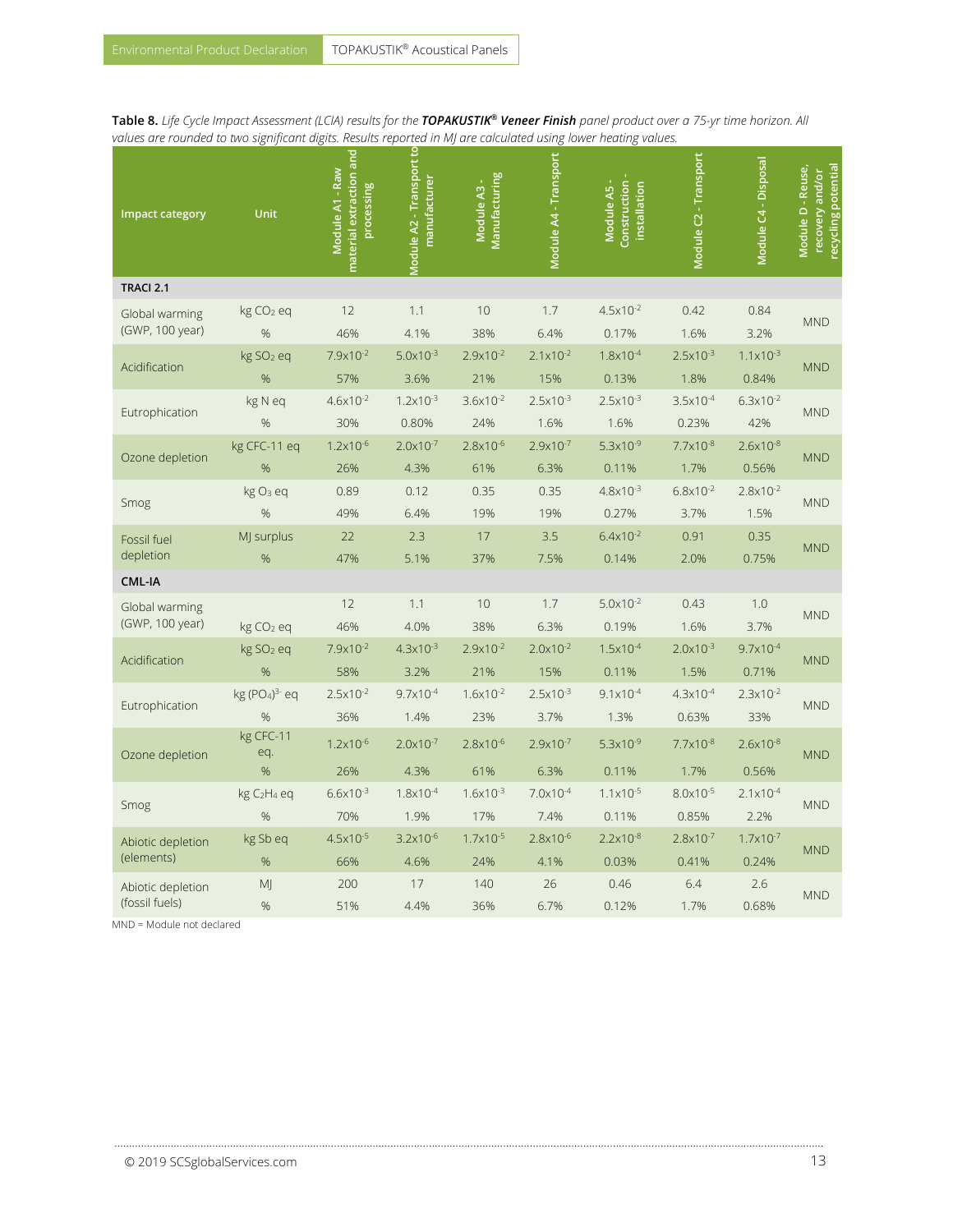**Table 9.** *Resource use, waste and outflows for the TOPAKUSTIK® Veneer Finish panel product over a 75-yr time horizon. All values are rounded to two significant digits. Results reported in MJ are calculated using lower heating values.*

| <b>Impact category</b>                                                                                                  | <b>Unit</b>            | material extraction<br>Module A1 - Raw<br>and processing | Module A2 - Transport<br>to manufacturer | <b>Manufacturing</b><br>Module A3 - | Module A4 - Transport        | Construction -<br>Module A5 -<br>installation | Module C2 - Transport         | Module C4 - Disposal          | ecycling potential<br>Module D - Reuse,<br>recovery and/or |
|-------------------------------------------------------------------------------------------------------------------------|------------------------|----------------------------------------------------------|------------------------------------------|-------------------------------------|------------------------------|-----------------------------------------------|-------------------------------|-------------------------------|------------------------------------------------------------|
| <b>Resource Use</b>                                                                                                     |                        |                                                          |                                          |                                     |                              |                                               |                               |                               |                                                            |
| Use of renewable primary<br>energy excluding the<br>renewable primary energy<br>resources used as raw<br>materials      | M<br>%                 | 7.6<br>8.6%                                              | 0.20<br>0.23%                            | 80<br>91%                           | 0.45<br>0.51%                | $4.6x10^{-3}$<br>0.01%                        | $2.8x10^{-2}$<br>0.03%        | $8.3x10^{-2}$<br>0.09%        | <b>MND</b>                                                 |
| Use of renewable primary                                                                                                | MJ                     | 140                                                      | 0.0                                      | 0.0                                 | 0.0                          | 0.0                                           | 0.0                           | 0.0                           |                                                            |
| energy resources used as raw<br>materials                                                                               | $\%$                   | 100%                                                     | 0.00%                                    | 0.00%                               | 0.00%                        | 0.00%                                         | 0.00%                         | 0.00%                         | <b>MND</b>                                                 |
| Use of non-renewable primary<br>energy excluding non-<br>renewable primary energy<br>resources used as raw<br>materials | MJ                     | <b>INA</b>                                               | <b>INA</b>                               | <b>INA</b>                          | <b>INA</b>                   | <b>INA</b>                                    | <b>INA</b>                    | <b>INA</b>                    | <b>MND</b>                                                 |
| Use of non-renewable primary<br>energy resources used as raw<br>materials                                               | MJ                     | <b>INA</b>                                               | <b>INA</b>                               | <b>INA</b>                          | <b>INA</b>                   | <b>INA</b>                                    | <b>INA</b>                    | <b>INA</b>                    | <b>MND</b>                                                 |
| Use of secondary materials                                                                                              | Kg                     | 0.0                                                      | 0.0                                      | 0.0                                 | 0.0                          | 0.0                                           | 0.0                           | 0.0                           | <b>MND</b>                                                 |
| Use of renewable secondary<br>fuels                                                                                     | MJ                     | Neg.                                                     | Neg.                                     | Neg.                                | Neg.                         | Neg.                                          | Neg.                          | Neg.                          | <b>MND</b>                                                 |
| Use of non-renewable<br>secondary fuels                                                                                 | MJ                     | Neg.                                                     | Neg.                                     | Neg.                                | Neg.                         | Neg.                                          | Neg.                          | Neg.                          | <b>MND</b>                                                 |
| Use of net fresh water                                                                                                  | m <sup>3</sup><br>$\%$ | 1.3<br>48%                                               | $1.2 \times 10^{-2}$<br>0.43%            | 1.4<br>50%                          | $2.6x10^{-2}$<br>0.93%       | $3.5x10^{-4}$<br>0.01%                        | $2.2 \times 10^{-3}$<br>0.08% | $6.3x10^{-3}$<br>0.23%        | <b>MND</b>                                                 |
| <b>Waste Flows</b>                                                                                                      |                        |                                                          |                                          |                                     |                              |                                               |                               |                               |                                                            |
| Hazardous waste disposed                                                                                                | kg<br>%                | $5.5 \times 10^{-4}$<br>52%                              | $1.0x10^{-5}$<br>0.95%                   | $4.8 \times 10^{-4}$<br>45%         | $1.5x10^{-5}$<br>1.4%        | $2.1 \times 10^{-7}$<br>0.02%                 | $2.1x10^{-6}$<br>0.20%        | $2.8 \times 10^{-6}$<br>0.26% | <b>MND</b>                                                 |
| Non-hazardous waste disposed                                                                                            | kg<br>%                | 1.9<br>13%                                               | 0.76<br>5.3%                             | 2.1<br>15%                          | 0.65<br>4.5%                 | 0.34<br>2.3%                                  | $2.6x10^{-2}$<br>0.18%        | 8.7<br>60%                    | <b>MND</b>                                                 |
| Radioactive waste disposed                                                                                              | kg                     | $9.6x10^{-5}$                                            | $8.7 \times 10^{-7}$                     | $5.5x10^{-4}$                       | $2.7x10^{-6}$                | $1.7 \times 10^{-8}$                          | $1.5 \times 10^{-7}$          | $2.7 \times 10^{-7}$          |                                                            |
| (high-level)                                                                                                            | %                      | 15%                                                      | 0.13%                                    | 85%                                 | 0.42%                        | 0.00%                                         | 0.02%                         | 0.04%                         | <b>MND</b>                                                 |
| Radioactive waste disposed<br>(low-level)                                                                               | kg<br>%                | $5.7 \times 10^{-4}$<br>15%                              | $1.1 \times 10^{-4}$<br>2.9%             | $2.9x10^{-3}$<br>76%                | $1.7 \times 10^{-4}$<br>4.4% | $3.0x10^{-6}$<br>0.08%                        | 4.4x10-5<br>1.2%              | $1.4x10^{-5}$<br>0.37%        | <b>MND</b>                                                 |
| Components for re-use                                                                                                   | kg                     | 0.0                                                      | 0.0                                      | 0.0                                 | 0.0                          | 0.0                                           | 0.0                           | 0.0                           | <b>MND</b>                                                 |
| Materials for recycling                                                                                                 | kg<br>$\%$             | 0.0<br>0.00%                                             | 0.0<br>0.00%                             | 3.2<br>100%                         | 0.0<br>0.00%                 | 0.0<br>0.00%                                  | 0.0<br>0.00%                  | 0.0<br>0.00%                  | <b>MND</b>                                                 |
| Materials for energy recovery                                                                                           | Kg                     | Neg.                                                     | Neg.                                     | Neg.                                | Neg.                         | Neg.                                          | Neg.                          | Neg.                          | <b>MND</b>                                                 |
| Exported energy                                                                                                         | $\mathsf{MJ}$          | Neg.                                                     | Neg.                                     | Neg.                                | Neg.                         | Neg.                                          | Neg.                          | Neg.                          | <b>MND</b>                                                 |

………………………………………………………………………………………………..…………………………………………………………………………………………

MND = Module not declared

INA = Indicator not assessed

Neg. = Negligible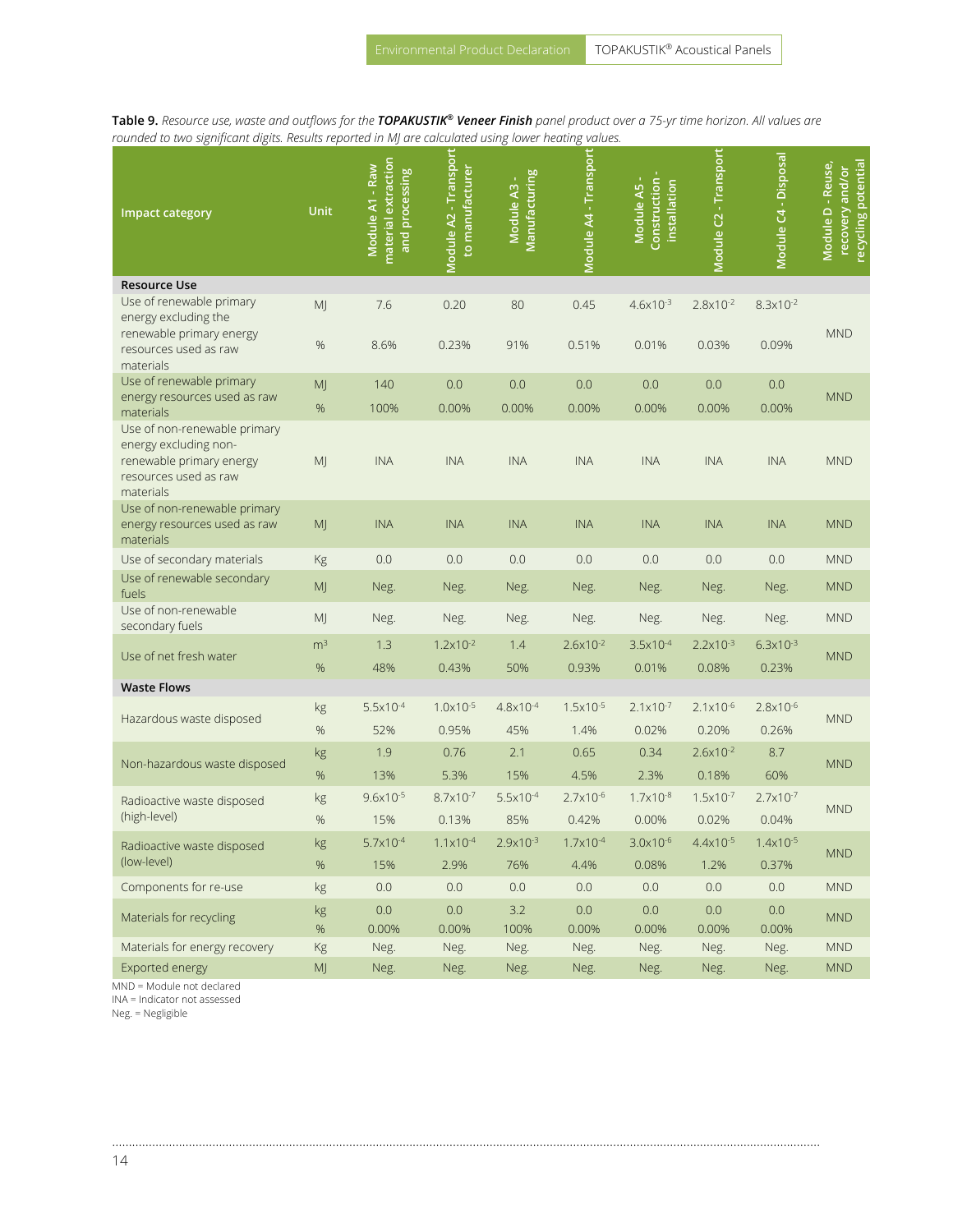<span id="page-14-0"></span>**Table 10.** *Life Cycle Impact Assessment (LCIA) results for the TOPAKUSTIK® Melamine Finish panel product over a 75-yr time horizon. All values are rounded to two significant digits. Results reported in MJ are calculated using lower heating values.*

| <b>Impact category</b>              | Unit                                           | material extraction and<br>Module A1 - Raw<br>processing | <b>Module A2 - Transport to</b><br>manufacturer | Manufacturing<br>Module A3 - | Module A4 - Transport        | Construction-<br>Module A5 -<br>installation | Module C2 - Transport  | Module C4 - Disposal          | Module D - Reuse,<br>recycling potential<br>recovery and/or |
|-------------------------------------|------------------------------------------------|----------------------------------------------------------|-------------------------------------------------|------------------------------|------------------------------|----------------------------------------------|------------------------|-------------------------------|-------------------------------------------------------------|
| TRACI 2.1                           |                                                |                                                          |                                                 |                              |                              |                                              |                        |                               |                                                             |
| Global warming<br>(GWP, 100 year)   | kg CO <sub>2</sub> eq<br>%                     | 16<br>69%                                                | 1.1<br>4.7%                                     | 2.5<br>11%                   | 1.8<br>7.8%                  | $4.5x10^{-2}$<br>0.20%                       | 0.45<br>2.0%           | 1.3<br>5.5%                   | <b>MND</b>                                                  |
| Acidification                       | kg SO <sub>2</sub> eq<br>%                     | 0.10<br>71%                                              | $5.0x10^{-3}$<br>3.5%                           | $1.0x10^{-2}$<br>7.2%        | $2.2 \times 10^{-2}$<br>15%  | 1.8x10-4<br>0.12%                            | $2.6x10^{-3}$<br>1.8%  | $1.3x10^{-3}$<br>0.90%        | <b>MND</b>                                                  |
| Eutrophication                      | kg N eq<br>%                                   | $5.5x10^{-2}$<br>39%                                     | $1.2 \times 10^{-3}$<br>0.87%                   | $1.3x10^{-2}$<br>9.2%        | $2.6x10^{-3}$<br>1.8%        | $2.5x10^{-3}$<br>1.8%                        | $3.6x10^{-4}$<br>0.26% | $6.6x10^{-2}$<br>47%          | <b>MND</b>                                                  |
| Ozone depletion                     | kg CFC-11 eq<br>%                              | $1.7x10^{-6}$<br>51%                                     | $2.0x10^{-7}$<br>6.0%                           | $1.0 \times 10^{-6}$<br>30%  | $3.1 \times 10^{-7}$<br>9.3% | $5.3x10^{-9}$<br>0.16%                       | $8.1x10^{-8}$<br>2.5%  | $2.8x10^{-8}$<br>0.85%        | <b>MND</b>                                                  |
| Smog                                | kg O <sub>3</sub> eq<br>%                      | 1.1<br>60%                                               | 0.12<br>6.4%                                    | 0.14<br>7.7%                 | 0.36<br>20%                  | $4.8 \times 10^{-3}$<br>0.27%                | $7.1x10^{-2}$<br>3.9%  | $3.0x10^{-2}$<br>1.7%         | <b>MND</b>                                                  |
| Fossil fuel<br>depletion            | MJ surplus<br>%                                | 31<br>76%                                                | 2.3<br>5.8%                                     | 2.5<br>6.2%                  | 3.6<br>8.9%                  | $6.4x10^{-2}$<br>0.16%                       | 0.96<br>2.4%           | 0.37<br>0.91%                 | <b>MND</b>                                                  |
| <b>CML-IA</b>                       |                                                |                                                          |                                                 |                              |                              |                                              |                        |                               |                                                             |
| Global warming<br>(GWP, 100 year)   | kg CO <sub>2</sub> eq                          | 16<br>68%                                                | 1.1<br>4.7%                                     | 2.5<br>11%                   | 1.8<br>7.7%                  | $5.0x10^{-2}$<br>0.22%                       | 0.45<br>1.9%           | 1.5<br>6.5%                   | <b>MND</b>                                                  |
| Acidification                       | kg SO <sub>2</sub> eq<br>%                     | 0.10<br>73%                                              | $4.3 \times 10^{-3}$<br>3.1%                    | $1.0 \times 10^{-2}$<br>7.1% | $2.1 \times 10^{-2}$<br>15%  | $1.5x10^{-4}$<br>0.10%                       | $2.1x10^{-3}$<br>1.5%  | $1.1 \times 10^{-3}$<br>0.77% | <b>MND</b>                                                  |
| Eutrophication                      | kg (PO <sub>4</sub> ) <sup>3-</sup> eq<br>$\%$ | $3.0x10^{-2}$<br>46%                                     | $9.8 \times 10^{-4}$<br>1.5%                    | $6.3x10^{-3}$<br>9.7%        | $2.7 \times 10^{-3}$<br>4.1% | $9.1x10^{-4}$<br>1.4%                        | $4.5x10^{-4}$<br>0.69% | $2.4x10^{-2}$<br>37%          | <b>MND</b>                                                  |
| Ozone depletion                     | kg CFC-11<br>eq.<br>%                          | $1.7x10^{-6}$<br>51%                                     | $2.0x10^{-7}$<br>6.0%                           | $1.0x10^{-6}$<br>30%         | $3.1 \times 10^{-7}$<br>9.3% | $5.3x10^{-9}$<br>0.16%                       | $8.1x10^{-8}$<br>2.5%  | $2.8x10^{-8}$<br>0.85%        | <b>MND</b>                                                  |
| Smog                                | kg C <sub>2</sub> H <sub>4</sub> eq<br>%       | $8.1x10^{-3}$<br>81%                                     | $1.8x10^{-4}$<br>1.9%                           | $5.9x10^{-4}$<br>5.9%        | $7.3 \times 10^{-4}$<br>7.3% | $1.1 \times 10^{-5}$<br>0.11%                | $8.4x10^{-5}$<br>0.85% | $3.0x10^{-4}$<br>3.0%         | <b>MND</b>                                                  |
| Abiotic depletion<br>(elements)     | kg Sb eq<br>%                                  | $6.5x10^{-5}$<br>85%                                     | $3.2 \times 10^{-6}$<br>4.2%                    | $4.4x10^{-6}$<br>5.8%        | $3.0x10^{-6}$<br>3.9%        | $2.2 \times 10^{-8}$<br>0.03%                | $3.0x10^{-7}$<br>0.39% | $1.8 \times 10^{-7}$<br>0.24% | <b>MND</b>                                                  |
| Abiotic depletion<br>(fossil fuels) | MJ<br>%                                        | 260<br>76%                                               | 17<br>4.9%                                      | 30<br>8.7%                   | 27<br>7.8%                   | 0.46<br>0.13%                                | 6.8<br>1.9%            | 2.9<br>0.82%                  | <b>MND</b>                                                  |

………………………………………………………………………………………………..…………………………………………………………………………………………………………………

MND = Module not declared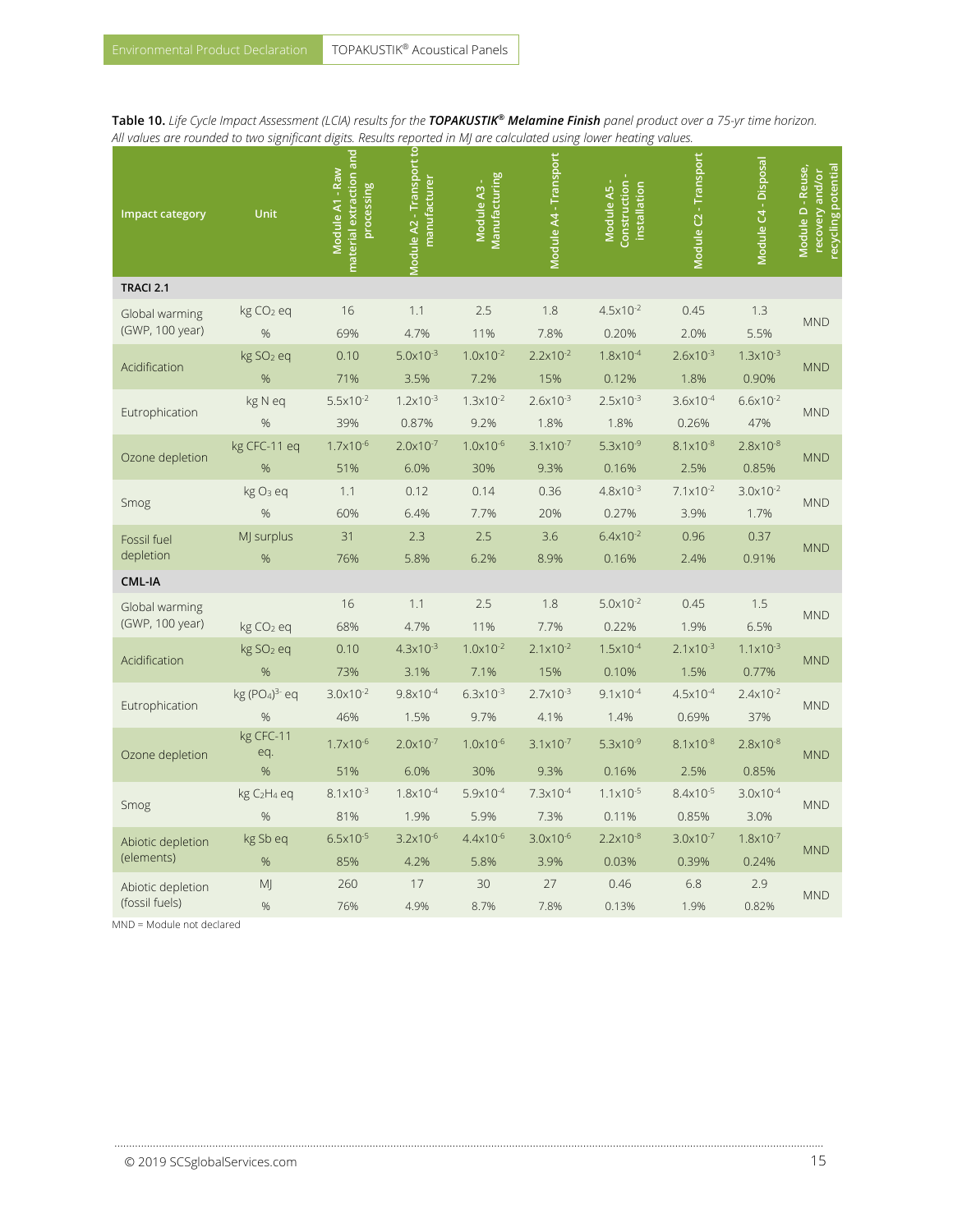**Table 11.** *Resource use, waste and outflows for the TOPAKUSTIK® Melamine Finish panel product over a 75-yr time horizon. All values are rounded to two significant digits. Results reported in MJ are calculated using lower heating values.*

| <b>Impact category</b>                                                                                                 | Unit                                                                                                                                                                                                                                                                                                                                                                                                                                                                                                                                                                                                                                                                                                                                                                                  | material extraction<br>Module A1 - Raw<br>and processing | Module A2 - Transport<br>to manufacturer | <b>Manufacturing</b><br>Module A3 - | Module A4 - Transport | Construction<br>Module A5 -<br>installation | Module C2 - Transport  | Module C4 - Disposal   | Module D - Reuse,<br>ecycling potential<br>recovery and/or |
|------------------------------------------------------------------------------------------------------------------------|---------------------------------------------------------------------------------------------------------------------------------------------------------------------------------------------------------------------------------------------------------------------------------------------------------------------------------------------------------------------------------------------------------------------------------------------------------------------------------------------------------------------------------------------------------------------------------------------------------------------------------------------------------------------------------------------------------------------------------------------------------------------------------------|----------------------------------------------------------|------------------------------------------|-------------------------------------|-----------------------|---------------------------------------------|------------------------|------------------------|------------------------------------------------------------|
| <b>Resource Use</b>                                                                                                    |                                                                                                                                                                                                                                                                                                                                                                                                                                                                                                                                                                                                                                                                                                                                                                                       |                                                          |                                          |                                     |                       |                                             |                        |                        |                                                            |
| Use of renewable primary<br>energy excluding the<br>renewable primary energy<br>resources used as raw                  | MJ<br>%                                                                                                                                                                                                                                                                                                                                                                                                                                                                                                                                                                                                                                                                                                                                                                               | 8.9<br>15%                                               | 0.20<br>0.34%                            | 50<br>84%                           | 0.47<br>0.79%         | $4.6x10^{-3}$<br>0.01%                      | $2.9x10^{-2}$<br>0.05% | $9.6x10^{-2}$<br>0.16% | <b>MND</b>                                                 |
| materials                                                                                                              |                                                                                                                                                                                                                                                                                                                                                                                                                                                                                                                                                                                                                                                                                                                                                                                       |                                                          |                                          |                                     |                       |                                             |                        |                        |                                                            |
| Use of renewable primary<br>energy resources used as                                                                   | MJ                                                                                                                                                                                                                                                                                                                                                                                                                                                                                                                                                                                                                                                                                                                                                                                    | 150                                                      | 0.0                                      | 0.0                                 | 0.0                   | 0.0                                         | 0.0                    | 0.0                    | <b>MND</b>                                                 |
| raw materials                                                                                                          | $\%$                                                                                                                                                                                                                                                                                                                                                                                                                                                                                                                                                                                                                                                                                                                                                                                  | 100%                                                     | 0.00%                                    | 0.00%                               | 0.00%                 | 0.00%                                       | 0.00%                  | 0.00%                  |                                                            |
| Use of non-renewable<br>primary energy excluding<br>non-renewable primary<br>energy resources used as<br>raw materials | MJ                                                                                                                                                                                                                                                                                                                                                                                                                                                                                                                                                                                                                                                                                                                                                                                    | <b>INA</b>                                               | <b>INA</b>                               | <b>INA</b>                          | <b>INA</b>            | <b>INA</b>                                  | <b>INA</b>             | <b>INA</b>             | <b>MND</b>                                                 |
| Use of non-renewable<br>primary energy resources<br>used as raw materials                                              | MJ                                                                                                                                                                                                                                                                                                                                                                                                                                                                                                                                                                                                                                                                                                                                                                                    | <b>INA</b>                                               | <b>INA</b>                               | <b>INA</b>                          | <b>INA</b>            | <b>INA</b>                                  | <b>INA</b>             | <b>INA</b>             | <b>MND</b>                                                 |
| Use of secondary materials                                                                                             | Kg                                                                                                                                                                                                                                                                                                                                                                                                                                                                                                                                                                                                                                                                                                                                                                                    | 0.0                                                      | 0.0                                      | 0.0                                 | 0.0                   | 0.0                                         | 0.0                    | 0.0                    | <b>MND</b>                                                 |
| Use of renewable secondary<br>fuels                                                                                    | MJ                                                                                                                                                                                                                                                                                                                                                                                                                                                                                                                                                                                                                                                                                                                                                                                    | Neg.                                                     | Neg.                                     | Neg.                                | Neg.                  | Neg.                                        | Neg.                   | Neg.                   | <b>MND</b>                                                 |
| Use of non-renewable<br>secondary fuels                                                                                | MJ                                                                                                                                                                                                                                                                                                                                                                                                                                                                                                                                                                                                                                                                                                                                                                                    | Neg.                                                     | Neg.                                     | Neg.                                | Neg.                  | Neg.                                        | Neg.                   | Neg.                   | <b>MND</b>                                                 |
| Use of net fresh water                                                                                                 | m <sup>3</sup>                                                                                                                                                                                                                                                                                                                                                                                                                                                                                                                                                                                                                                                                                                                                                                        | 1.8                                                      | $1.2 \times 10^{-2}$                     | 0.81                                | $2.7x10^{-2}$         | $3.5x10^{-4}$                               | $2.3x10^{-3}$          | $7.3x10^{-3}$          | <b>MND</b>                                                 |
|                                                                                                                        | $\%$                                                                                                                                                                                                                                                                                                                                                                                                                                                                                                                                                                                                                                                                                                                                                                                  | 67%                                                      | 0.45%                                    | 31%                                 | 1.0%                  | 0.01%                                       | 0.09%                  | 0.28%                  |                                                            |
| <b>Waste Flows</b>                                                                                                     |                                                                                                                                                                                                                                                                                                                                                                                                                                                                                                                                                                                                                                                                                                                                                                                       |                                                          |                                          |                                     |                       |                                             |                        |                        |                                                            |
| Hazardous waste disposed                                                                                               |                                                                                                                                                                                                                                                                                                                                                                                                                                                                                                                                                                                                                                                                                                                                                                                       |                                                          |                                          |                                     |                       |                                             |                        | $3.6x10^{-6}$          | <b>MND</b>                                                 |
|                                                                                                                        |                                                                                                                                                                                                                                                                                                                                                                                                                                                                                                                                                                                                                                                                                                                                                                                       |                                                          |                                          |                                     |                       |                                             |                        | 0.42%                  |                                                            |
| Non-hazardous waste                                                                                                    |                                                                                                                                                                                                                                                                                                                                                                                                                                                                                                                                                                                                                                                                                                                                                                                       |                                                          |                                          |                                     |                       |                                             |                        | 9.1                    | <b>MND</b>                                                 |
| disposed                                                                                                               |                                                                                                                                                                                                                                                                                                                                                                                                                                                                                                                                                                                                                                                                                                                                                                                       |                                                          |                                          |                                     |                       |                                             |                        | 68%                    |                                                            |
| Radioactive waste disposed                                                                                             |                                                                                                                                                                                                                                                                                                                                                                                                                                                                                                                                                                                                                                                                                                                                                                                       |                                                          |                                          |                                     |                       |                                             |                        | $3.3x10^{-7}$          | <b>MND</b>                                                 |
| (high-level)                                                                                                           | $6.0x10^{-4}$<br>$1.0 \times 10^{-5}$<br>$2.2 \times 10^{-6}$<br>$2.3x10^{-4}$<br>$1.5 \times 10^{-5}$<br>$2.1 \times 10^{-7}$<br>kg<br>70%<br>1.2%<br>%<br>27%<br>1.8%<br>0.02%<br>0.26%<br>2.2<br>0.77<br>0.23<br>0.68<br>0.34<br>$2.8x10^{-2}$<br>kg<br>17%<br>1.7%<br>5.7%<br>5.1%<br>2.5%<br>0.21%<br>%<br>$1.1 \times 10^{-4}$<br>$3.2 \times 10^{-4}$<br>$2.9x10^{-6}$<br>$1.7x10^{-8}$<br>$1.6x10^{-7}$<br>$8.7 \times 10^{-7}$<br>kg<br>25%<br>%<br>0.20%<br>74%<br>0.66%<br>0.00%<br>0.04%<br>$1.3 \times 10^{-3}$<br>$7.3x10^{-4}$<br>$1.1 \times 10^{-4}$<br>$1.7x10^{-4}$<br>$3.0x10^{-6}$<br>$4.6x10^{-5}$<br>kg<br>$\%$<br>30%<br>4.6%<br>55%<br>7.2%<br>0.12%<br>1.9%<br>0.0<br>0.0<br>0.0<br>0.0<br>0.0<br>0.0<br>kg<br>0.0<br>0.0<br>3.2<br>0.0<br>0.0<br>0.0<br>kg | 0.08%                                                    |                                          |                                     |                       |                                             |                        |                        |                                                            |
| Radioactive waste disposed                                                                                             |                                                                                                                                                                                                                                                                                                                                                                                                                                                                                                                                                                                                                                                                                                                                                                                       |                                                          |                                          |                                     |                       |                                             |                        | $1.5x10^{-5}$          | <b>MND</b>                                                 |
| (low-level)                                                                                                            |                                                                                                                                                                                                                                                                                                                                                                                                                                                                                                                                                                                                                                                                                                                                                                                       |                                                          |                                          |                                     |                       |                                             |                        | 0.63%                  |                                                            |
| Components for re-use                                                                                                  |                                                                                                                                                                                                                                                                                                                                                                                                                                                                                                                                                                                                                                                                                                                                                                                       |                                                          |                                          |                                     |                       |                                             |                        | 0.0                    | <b>MND</b>                                                 |
| Materials for recycling                                                                                                |                                                                                                                                                                                                                                                                                                                                                                                                                                                                                                                                                                                                                                                                                                                                                                                       |                                                          |                                          |                                     |                       |                                             |                        | 0.0                    | <b>MND</b>                                                 |
|                                                                                                                        | $\%$                                                                                                                                                                                                                                                                                                                                                                                                                                                                                                                                                                                                                                                                                                                                                                                  | 0.00%                                                    | 0.00%                                    | 100%                                | 0.00%                 | 0.00%                                       | 0.00%                  | 0.00%                  |                                                            |
| Materials for energy recovery                                                                                          | Kg                                                                                                                                                                                                                                                                                                                                                                                                                                                                                                                                                                                                                                                                                                                                                                                    | Neg.                                                     | Neg.                                     | Neg.                                | Neg.                  | Neg.                                        | Neg.                   | Neg.                   | <b>MND</b>                                                 |
| Exported energy                                                                                                        | MJ                                                                                                                                                                                                                                                                                                                                                                                                                                                                                                                                                                                                                                                                                                                                                                                    | Neg.                                                     | Neg.                                     | Neg.                                | Neg.                  | Neg.                                        | Neg.                   | Neg.                   | <b>MND</b>                                                 |

………………………………………………………………………………………………..…………………………………………………………………………………………

MND = Module not declared

INA = Indicator not assessed

Neg. = Negligible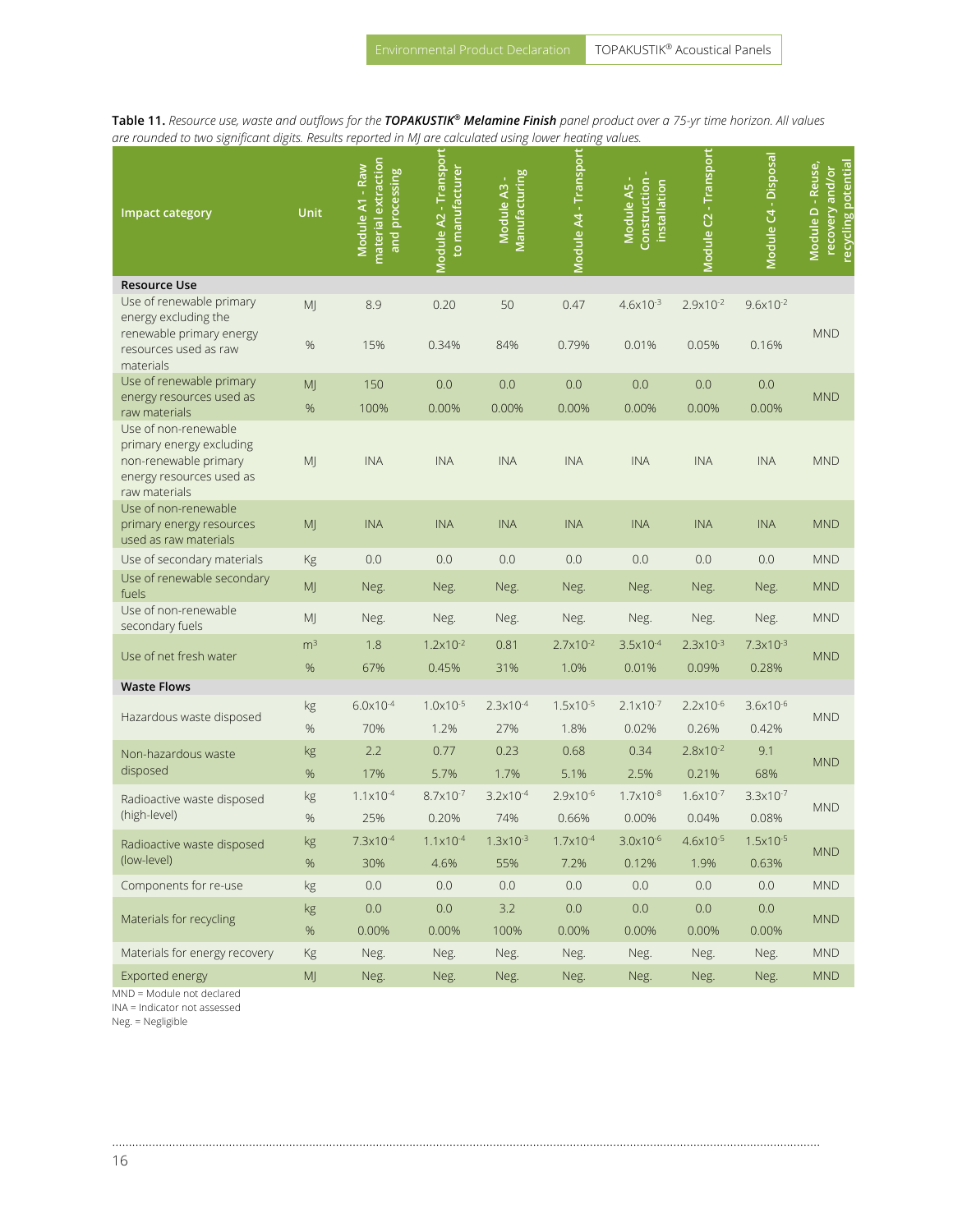**Table 12.** *Life Cycle Impact Assessment (LCIA) results for the TOPAKUSTIK® Painted Finish panel product over a 75-yr time horizon. All values are rounded to two significant digits. Results reported in MJ are calculated using lower heating values.*

| <b>Impact category</b>              | Unit                                        | material extraction and<br>Module A1 - Raw<br>processing | <b>Module A2 - Transport to</b><br>manufacturer | Manufacturing<br>Module A3 - | Module A4 - Transport        | Construction-<br>Module A5 -<br>installation | Module C2 - Transport         | Module C4 - Disposal          | Module D - Reuse,<br>recycling potential<br>recovery and/or |
|-------------------------------------|---------------------------------------------|----------------------------------------------------------|-------------------------------------------------|------------------------------|------------------------------|----------------------------------------------|-------------------------------|-------------------------------|-------------------------------------------------------------|
| TRACI 2.1                           |                                             |                                                          |                                                 |                              |                              |                                              |                               |                               |                                                             |
| Global warming<br>(GWP, 100 year)   | kg CO <sub>2</sub> eq<br>%                  | 15<br>70%                                                | 1.1<br>4.8%                                     | 2.5<br>11%                   | 1.6<br>7.5%                  | $4.5x10^{-2}$<br>0.21%                       | 0.41<br>1.9%                  | 0.95<br>4.3%                  | <b>MND</b>                                                  |
| Acidification                       | kg SO <sub>2</sub> eq<br>%                  | 0.11<br>73%                                              | $4.9x10^{-3}$<br>3.3%                           | $1.0x10^{-2}$<br>7.1%        | $2.0x10^{-2}$<br>14%         | 1.8x10-4<br>0.12%                            | $2.4x10^{-3}$<br>1.6%         | $1.1 \times 10^{-3}$<br>0.78% | <b>MND</b>                                                  |
| Eutrophication                      | kg N eq<br>%                                | $7.0x10^{-2}$<br>46%                                     | $1.2 \times 10^{-3}$<br>0.80%                   | $1.3 \times 10^{-2}$<br>8.6% | $2.4x10^{-3}$<br>1.6%        | $2.5x10^{-3}$<br>1.6%                        | $3.4x10^{-4}$<br>0.22%        | $6.1x10^{-2}$<br>41%          | <b>MND</b>                                                  |
| Ozone depletion                     | kg CFC-11 eq<br>$\frac{9}{6}$               | $1.5x10^{-6}$<br>48%                                     | $1.9x10^{-7}$<br>6.3%                           | $1.0 \times 10^{-6}$<br>33%  | $2.8x10^{-7}$<br>9.3%        | $5.3x10^{-9}$<br>0.17%                       | $7.5x10^{-8}$<br>2.5%         | $2.6x10^{-8}$<br>0.83%        | <b>MND</b>                                                  |
| Smog                                | kg O <sub>3</sub> eq<br>%                   | 1.0<br>60%                                               | 0.11<br>6.7%                                    | 0.14<br>8.2%                 | 0.34<br>20%                  | $4.8 \times 10^{-3}$<br>0.28%                | $6.6x10^{-2}$<br>3.8%         | $2.7x10^{-2}$<br>1.6%         | <b>MND</b>                                                  |
| Fossil fuel<br>depletion            | MJ surplus<br>%                             | 25<br>72%                                                | 2.3<br>6.8%                                     | 2.5<br>7.3%                  | 3.4<br>9.8%                  | $6.4x10^{-2}$<br>0.19%                       | 0.88<br>2.6%                  | 0.34<br>0.99%                 | <b>MND</b>                                                  |
| <b>CML-IA</b>                       |                                             |                                                          |                                                 |                              |                              |                                              |                               |                               |                                                             |
| Global warming<br>(GWP, 100 year)   | kg CO <sub>2</sub> eq                       | 16<br>70%                                                | 1.1<br>4.8%                                     | 2.5<br>11%                   | 1.7<br>7.4%                  | $5.0x10^{-2}$<br>0.22%                       | 0.41<br>1.8%                  | 1.1<br>5.1%                   | <b>MND</b>                                                  |
| Acidification                       | kg SO <sub>2</sub> eq<br>$\frac{9}{6}$      | 0.11<br>75%                                              | $4.3 \times 10^{-3}$<br>2.9%                    | $1.0 \times 10^{-2}$<br>6.8% | $2.0x10^{-2}$<br>13%         | $1.5 \times 10^{-4}$<br>0.10%                | $2.0x10^{-3}$<br>1.3%         | $9.7x10^{-4}$<br>0.65%        | <b>MND</b>                                                  |
| Eutrophication                      | kg (PO <sub>4</sub> ) <sup>3-</sup> eq<br>% | $3.2 \times 10^{-2}$<br>49%                              | $9.6x10^{-4}$<br>1.5%                           | $6.3x10^{-3}$<br>9.7%        | $2.5x10^{-3}$<br>3.8%        | $9.1x10^{-4}$<br>1.4%                        | $4.2 \times 10^{-4}$<br>0.64% | $2.2 \times 10^{-2}$<br>34%   | <b>MND</b>                                                  |
| Ozone depletion                     | kg CFC-11<br>eq.<br>%                       | $1.5x10^{-6}$<br>48%                                     | $1.9x10^{-7}$<br>6.3%                           | $1.0 \times 10^{-6}$<br>33%  | $2.8 \times 10^{-7}$<br>9.3% | $5.3x10^{-9}$<br>0.17%                       | $7.5 \times 10^{-8}$<br>2.4%  | $2.6x10^{-8}$<br>0.83%        | <b>MND</b>                                                  |
| Smog                                | kg C <sub>2</sub> H <sub>4</sub> eq<br>%    | $8.8 \times 10^{-3}$<br>83%                              | $1.8 \times 10^{-4}$<br>1.7%                    | $5.9x10^{-4}$<br>5.6%        | $6.8x10^{-4}$<br>6.4%        | $1.1 \times 10^{-5}$<br>0.10%                | $7.8x10^{-5}$<br>0.74%        | $2.3x10^{-4}$<br>2.2%         | <b>MND</b>                                                  |
| Abiotic depletion<br>(elements)     | kg Sb eq<br>%                               | $6.4x10^{-5}$<br>86%                                     | $3.1x10^{-6}$<br>4.2%                           | $4.4 \times 10^{-6}$<br>5.9% | $2.8x10^{-6}$<br>3.7%        | $2.2 \times 10^{-8}$<br>0.03%                | $2.7x10^{-7}$<br>0.37%        | $1.6x10^{-7}$<br>0.22%        | <b>MND</b>                                                  |
| Abiotic depletion<br>(fossil fuels) | MJ<br>%                                     | 220<br>73%                                               | 17<br>5.5%                                      | 30<br>9.9%                   | 25<br>8.2%                   | 0.46<br>0.15%                                | 6.3<br>2.0%                   | 2.6<br>0.85%                  | <b>MND</b>                                                  |

………………………………………………………………………………………………..…………………………………………………………………………………………………………………

MND = Module not declared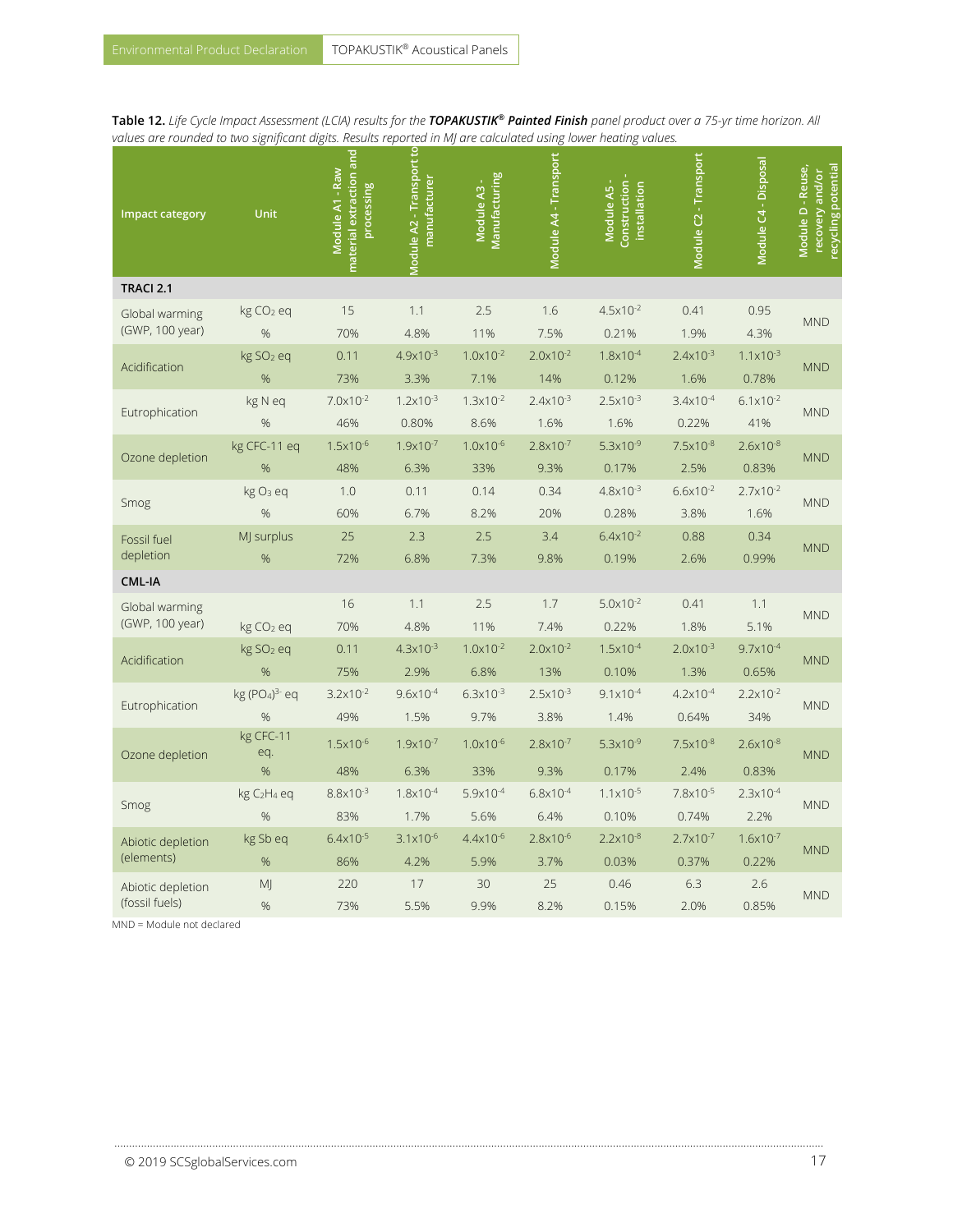**Table 13.** *Resource use, waste and outflows for the TOPAKUSTIK® Painted Finish panel product over a 75-yr time horizon. All values are rounded to two significant digits. Results reported in MJ are calculated using lower heating values.*

| Impact category                                   | Unit           | material extraction<br>Module A1 - Raw<br>and processing | Module A2 - Transport<br>to manufacturer | Manufacturing<br>Module A3 - | Module A4 - Transport | Module A5 -<br>Construction<br>installation | Module C2 - Transport  | Module C4 - Disposal | ecycling potential<br>Module D - Reuse,<br>recovery and/or |
|---------------------------------------------------|----------------|----------------------------------------------------------|------------------------------------------|------------------------------|-----------------------|---------------------------------------------|------------------------|----------------------|------------------------------------------------------------|
| <b>Resource Use</b>                               |                |                                                          |                                          |                              |                       |                                             |                        |                      |                                                            |
| Use of renewable primary                          | M              | 8.3                                                      | 0.20                                     | 50                           | 0.44                  | $4.6x10^{-3}$                               | $2.7x10^{-2}$          | $8.4x10^{-2}$        |                                                            |
| energy excluding the<br>renewable primary energy  |                |                                                          |                                          |                              |                       |                                             |                        |                      | <b>MND</b>                                                 |
| resources used as raw                             | %              | 14%                                                      | 0.34%                                    | 85%                          | 0.74%                 | 0.01%                                       | 0.05%                  | 0.14%                |                                                            |
| materials                                         |                |                                                          |                                          |                              |                       |                                             |                        |                      |                                                            |
| Use of renewable primary                          | MJ             | 150                                                      | 0.0                                      | 0.0                          | 0.0                   | 0.0                                         | 0.0                    | 0.0                  |                                                            |
| energy resources used as                          | %              | 100%                                                     | 0.00%                                    | 0.00%                        | 0.00%                 | 0.00%                                       | 0.00%                  | 0.00%                | <b>MND</b>                                                 |
| raw materials<br>Use of non-renewable             |                |                                                          |                                          |                              |                       |                                             |                        |                      |                                                            |
| primary energy excluding                          |                |                                                          |                                          |                              |                       |                                             |                        |                      |                                                            |
| non-renewable primary                             | M <sub>l</sub> | <b>INA</b>                                               | <b>INA</b>                               | <b>INA</b>                   | <b>INA</b>            | <b>INA</b>                                  | <b>INA</b>             | <b>INA</b>           | <b>MND</b>                                                 |
| energy resources used as                          |                |                                                          |                                          |                              |                       |                                             |                        |                      |                                                            |
| raw materials                                     |                |                                                          |                                          |                              |                       |                                             |                        |                      |                                                            |
| Use of non-renewable                              |                |                                                          |                                          | <b>INA</b>                   |                       |                                             |                        |                      | <b>MND</b>                                                 |
| primary energy resources<br>used as raw materials | MJ.            | <b>INA</b>                                               | <b>INA</b>                               |                              | <b>INA</b>            | <b>INA</b>                                  | <b>INA</b>             | <b>INA</b>           |                                                            |
| Use of secondary materials                        | Kg             | 0.0                                                      | 0.0                                      | 0.0                          | 0.0                   | 0.0                                         | 0.0                    | 0.0                  | <b>MND</b>                                                 |
| Use of renewable secondary                        |                |                                                          |                                          |                              |                       |                                             |                        |                      |                                                            |
| fuels                                             | MJ             | Neg.                                                     | Neg.                                     | Neg.                         | Neg.                  | Neg.                                        | Neg.                   | Neg.                 | <b>MND</b>                                                 |
| Use of non-renewable                              | MJ             | Neg.                                                     | Neg.                                     | Neg.                         | Neg.                  | Neg.                                        | Neg.                   | Neg.                 | <b>MND</b>                                                 |
| secondary fuels                                   |                |                                                          |                                          |                              |                       |                                             |                        |                      |                                                            |
| Use of net fresh water                            | m <sup>3</sup> | 1.5                                                      | $1.2 \times 10^{-2}$                     | 0.81                         | $2.5x10^{-2}$         | $3.5x10^{-4}$                               | $2.2 \times 10^{-3}$   | $6.4x10^{-3}$        | <b>MND</b>                                                 |
|                                                   | %              | 64%                                                      | 0.49%                                    | 34%                          | 1.0%                  | 0.01%                                       | 0.09%                  | 0.27%                |                                                            |
| <b>Waste Flows</b>                                |                |                                                          |                                          |                              |                       |                                             |                        |                      |                                                            |
| Hazardous waste disposed                          | kg             | $5.7x10^{-4}$                                            | $9.8x10^{-6}$                            | $2.3x10^{-4}$                | $1.4x10^{-5}$         | $2.1 \times 10^{-7}$                        | $2.0x10^{-6}$          | 2.9x10-6             | <b>MND</b>                                                 |
| Non-hazardous waste                               | %<br>kg        | 69%<br>3.3                                               | 1.2%<br>0.75                             | 28%<br>0.23                  | 1.7%<br>0.63          | 0.03%<br>0.34                               | 0.25%<br>$2.6x10^{-2}$ | 0.35%<br>8.4         |                                                            |
| disposed                                          | %              | 24%                                                      | 5.5%                                     | 1.7%                         | 4.6%                  | 2.5%                                        | 0.19%                  | 62%                  | <b>MND</b>                                                 |
| Radioactive waste disposed                        | kg             | $1.0x10^{-4}$                                            | $8.6x10^{-7}$                            | $3.2 \times 10^{-4}$         | $2.7x10^{-6}$         | $1.7 \times 10^{-8}$                        | $1.4x10^{-7}$          | $2.8 \times 10^{-7}$ |                                                            |
| (high-level)                                      | %              | 24%                                                      | 0.20%                                    | 75%                          | 0.62%                 | 0.00%                                       | 0.03%                  | 0.06%                | <b>MND</b>                                                 |
| Radioactive waste disposed                        | kg             | $6.5x10^{-4}$                                            | $1.1 \times 10^{-4}$                     | $1.3 \times 10^{-3}$         | $1.6x10^{-4}$         | $3.0x10^{-6}$                               | $4.2x10^{-5}$          | $1.4x10^{-5}$        | <b>MND</b>                                                 |
| (low-level)                                       | %              | 28%                                                      | 4.7%                                     | 57%                          | 7.0%                  | 0.13%                                       | 1.8%                   | 0.60%                |                                                            |
| Components for re-use                             | kg             | 0.0                                                      | 0.0                                      | 0.0                          | 0.0                   | 0.0                                         | 0.0                    | 0.0                  | <b>MND</b>                                                 |
| Materials for recycling                           | kg             | 0.0                                                      | 0.0                                      | 3.2                          | 0.0                   | 0.0                                         | 0.0                    | 0.0                  | <b>MND</b>                                                 |
|                                                   | %              | 0.00%                                                    | 0.00%                                    | 100%                         | 0.00%                 | 0.00%                                       | 0.00%                  | 0.00%                |                                                            |
| Materials for energy recovery                     | Kg             | Neg.                                                     | Neg.                                     | Neg.                         | Neg.                  | Neg.                                        | Neg.                   | Neg.                 | <b>MND</b>                                                 |
| Exported energy<br>1 <sub>1</sub> <sub>1</sub>    | M              | Neg.                                                     | Neg.                                     | Neg.                         | Neg.                  | Neg.                                        | Neg.                   | Neg.                 | <b>MND</b>                                                 |

MND = Module not declared | INA = Indicator not assessed | Neg. = Negligible

### **6. LCA: Interpretation**

The main contributions to indicator results are from the raw material extraction and processing phase (*A1*) followed by the product manufacturing phase (*A3*). Other life cycle stage results vary across indicators although generally contribute less than 5%-8% to the total life cycle impacts of the product system.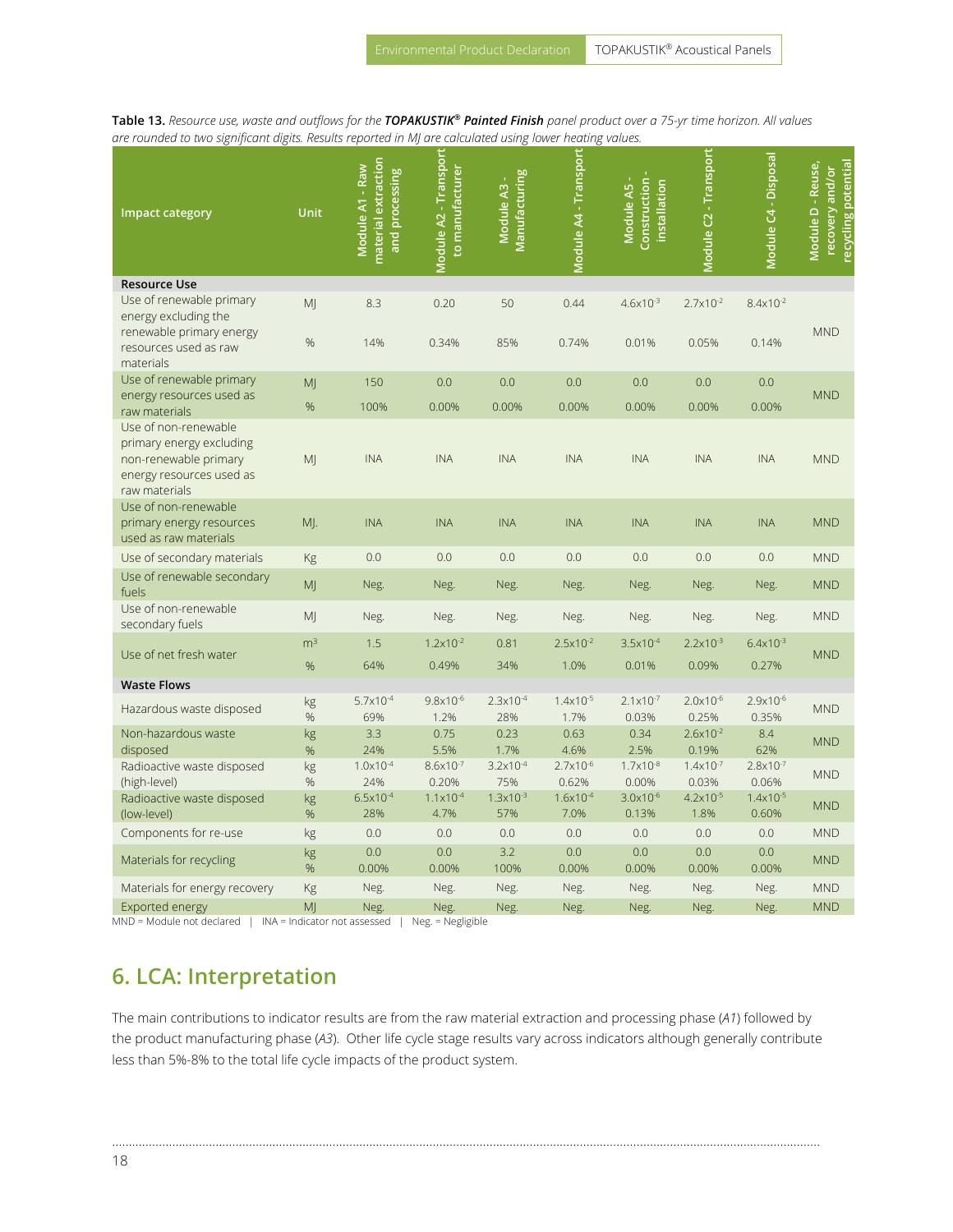### <span id="page-18-0"></span>**7. References**

- 1. Life Cycle Assessment of TOPAKUSTIK® Acoustic Panel Products. SCS Global Services Report. Prepared for TOPAKUSTIK®<sup>, USA</sup>. May, 2019.
- 2. ISO 14025:2006 Environmental labels and declarations Type III environmental declarations Principles and Procedures.
- 3. ISO 14040: 2006 Environmental Management Life cycle assessment Principles and Framework
- 4. ISO 14044: 2006 Environmental Management Life cycle assessment Requirements and Guidelines.
- 5. PCR Guidance for Building-Related Products and Services Part A: Life Cycle Assessment Calculation Rules and Report Requirements. Version 3.2. UL Environment. Sept. 2018
- 6. PCR Guidance for Building-Related Products and Services Part B: Non-Metal Ceiling Panel EPD Requirements. Version 1. UL Environment. October 2015.
- 7. SCS Type III Environmental Declaration Program: Program Operator Manual. V10.0 April 2019. SCS Global Services.
- 8. Tool for the Reduction and Assessment of Chemical and Other Environmental Impacts (TRACI). Dr. Bare, J., http://www.epa.gov/nrmrl/std/traci/traci.html
- 9. CML-IA Characterization Factors. Leiden University, Institute of Environmental Sciences. April 2013. <http://cml.leiden.edu/software/data-cmlia.html>
- 10. Ecoinvent Centre (2016) ecoinvent data from v3.3. Swiss Center for Life Cycle Inventories, Dübendorf, 2016, http://www.ecoinvent.org
- 11. European Joint Research Commission. International Reference Life Cycle Data System handbook. *General guide for Life Cycle Assessment – Detailed Guidance.* © European Union, 2010.
- 12. US EPA. Advancing Sustainable Materials Management: 2015 Fact Sheet. Assessing Trends in Material Generation, Recycling and Disposal in the United States. July 2018. h*ttps://www.epa.gov/sites/production/files/2018- 7/documents/2015\_smm\_msw\_factsheet\_07242018\_fnl\_508\_002.pdf*.
- 13. "WARM Model Transportation Research Draft." Memorandum from ICF Consulting to United States Environmental Protection Agency. September 7, 2004. http://epa.gov/epawaste/conserve/tools/warm/SWMGHGreport.html#background.

………………………………………………………………………………………………..…………………………………………………………………………………………………………………

© 2019 SCSglobalServices.com 19